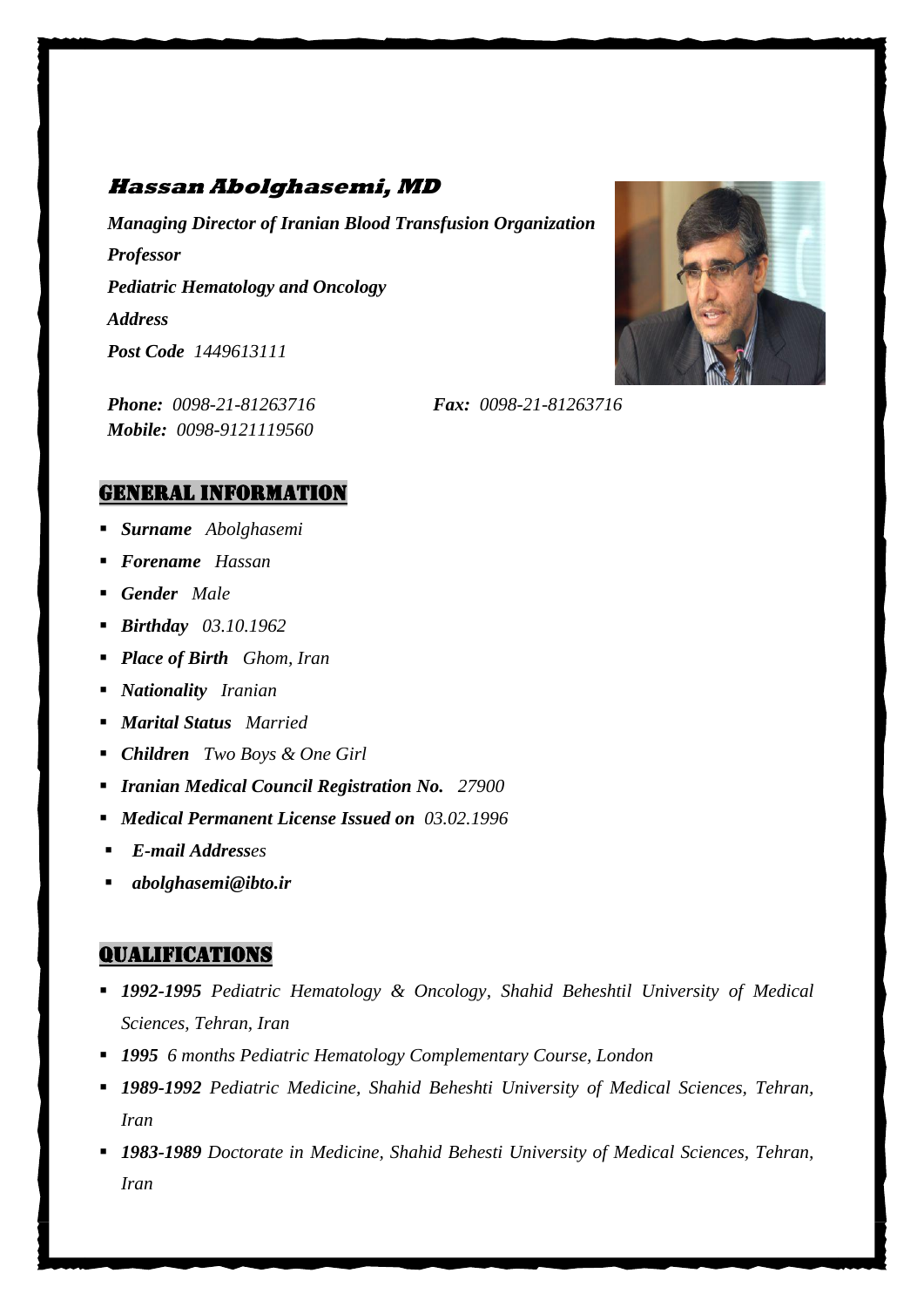

**دکتر حسن ابوالقاسمی استاد تمام دانشگاه فوق تخصص خون و انکولوژی سال تولد: 1341 تلفکس: ۰۲1-۲۲۲۲۰۶3۸**



#### فعالیت آموزشی و پژوهشی:

- رئیس انجمن خون و سرطان کودکان ایران و دبیر مجله [Cancer and Blood of Journal Iranian](http://ijbc.ir/)
	- **-** دبیر بورد فوق تخصص خون و انکولوژی کودکان
	- **-** رئیس مرکز تحقیقات بیماریهای خونی مادرزادی دانشگاه علوم پزشکی شهید بهشتی
		- **-** مدیر گروه کودکان دانشگاه علوم پزشکی بقیه اله )عج(
		- **-** عضو پیوسته فرهنگستان علوم پزشکی و مدیر گروه سالمت معنوی فرهنگستان
			- **-** عضو هیئت امناء دانشگاه علوم پزشکی قم
			- **-** عضو هیئت تحریریه چندین مجله نمایه شده ملی
- **-** مجری ده پروژه بزرگ ملی در زمینه خود کفایی صنعت پالسما و داروهای نوترکیب ببرای درمبان بیماریهبای همبوفیلی تاالسبمی و سرطان
	- **-** مقاالت انگلیسی در ژورنال های معتبر خارجی: 68 مقاله
		- **-** مقاالت فارسی در ژورنال های معتبر داخلی: 33 مقاله
	- **-** تعداد کت تالیف و ترجمه: 16 کتاب در زمینه بیماریهای خون و انتقال خون و تاریخ انتقال خون ایران
		- **- H Index Google Scholar:** <sup>25</sup> **H Index Scopus:** <sup>22</sup> **-**

#### سوابق اجرایی، علمی و تحقیقاتی:

- رئیس دانشگاه علوم پزشکی شهید بهشتی )1392-1390(
- مدیر عامل سازمان انتقال خون ایران و رئیس موسسه آموزشی و پژوهشی انتقال خون ایران )1384-1390(
	- رئیس پژوهشکده طب رزمی (۱۳۷۹-۱۳۸۴)
	- مدیر گروه کودکان دانشگاه علوم پزشکی بقیه اله )1384-1379( )از سال 1394 تاکنون( )عج(
		- مدیر کل انتقال خون استان تهران )1379-1376(
		- مشاور علمی فدراسیون بین المللی تالاسمی (از سال ۱۳۷۹ تا به حال)
			- مشاور سازمان غذا و دارو (از سال ۱۳۶۲ تا به حال)
- رئیس بیش از 20 کنگره ملی و بین المللی در زمینه بیماریهای خون سرطانی تاالسمی هموفیلی و انتقال خون از سال 1379 تبا ببه حال

#### سوابق تحصیلی:

- 1362 تا :1368 دوره پزشکی عمومی دانشگاه علوم پزشکی شهید بهشتی
- 1363 تا :1371 دوره دکتری تخصصی کودکان دانشگاه علوم پزشکی شهید بهشتی
- ۱۳۷۱ تا ۱۳۷۳: دوره دکتری فوق ت*خصصی* خون و سرطان کودکان دانشگاه علوم پزشکی شهید بهشتی
	- :1374 دوره تکمیلی فوق تخصصی خون و سرطان کودکان دانشگاه لندن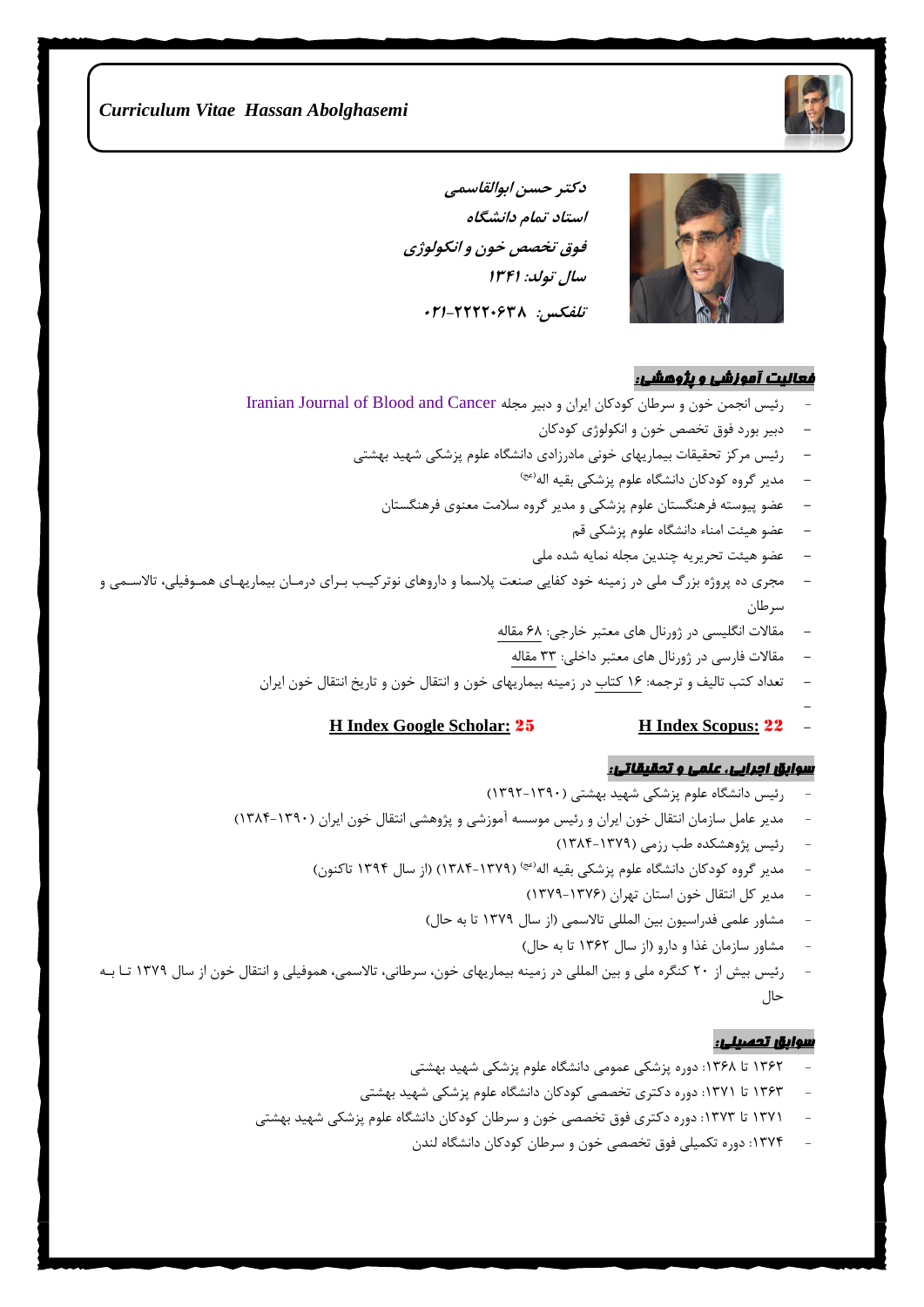

#### Academic Appointments

- *Since 2015: Associated Member of Academy of Medical Sciences of IRAN*
- *Since 2014: Director adviser of food and drug organization*
- *Since 2004: Director of the Pediatric Hematology & Oncology Examination Board*
- *Since 2000: Editor-in-Chief of "Iranian Journal of Blood & Cancer (IJBC)"*
- *Since 2002: Expert of Forensic Medicine Organization*
- *Since 1999: President of Iranian Pediatric Hematology Oncology Society*
- *2011-2014: president of shahid beheshti university of medical sciences*
- *2005 -2011: Managing Director of Iranian Blood Transfusion Organization (IBTO)*
- *2006-2011: President of High Institue of Research and Education in transfusion medicine*
- *1995- 2005: Head of Pediatric & Neonatal Department, Baqiyatallah Hospital*
- *1997- 2000: Manager of Tehran Regional Educational Blood Transfusion Center*

#### Professional Societies

- *Iranian Pediatric Hematology and Oncology Society, 2004-present*
- *Iranian Medical Council,1993-present*
- *President of all international and national congresses of pediatric hematology oncology in IRAN since2001 including Asian SIOP*
- *Scientific coordinator of Thalassemia International federation*

## **COMMITTEES**

- *Since 2004 Editorial Board in Quarterly Journal of Blood*
- *Since 2004 Editorial Board in Scientific Screening Committee*
- *Since 2004 Scientific & Consultation Member of Mazandaran University of Medical Sciences*
- *2002 Member of Professional Session of Education Assessment Department*
- *2002 Editorial Board in Professional Committee of the Clinical & Internal Sciences*
- *Since 2001 Editorial Board in Scientific Committee to improve Growth & Nutrition in Children*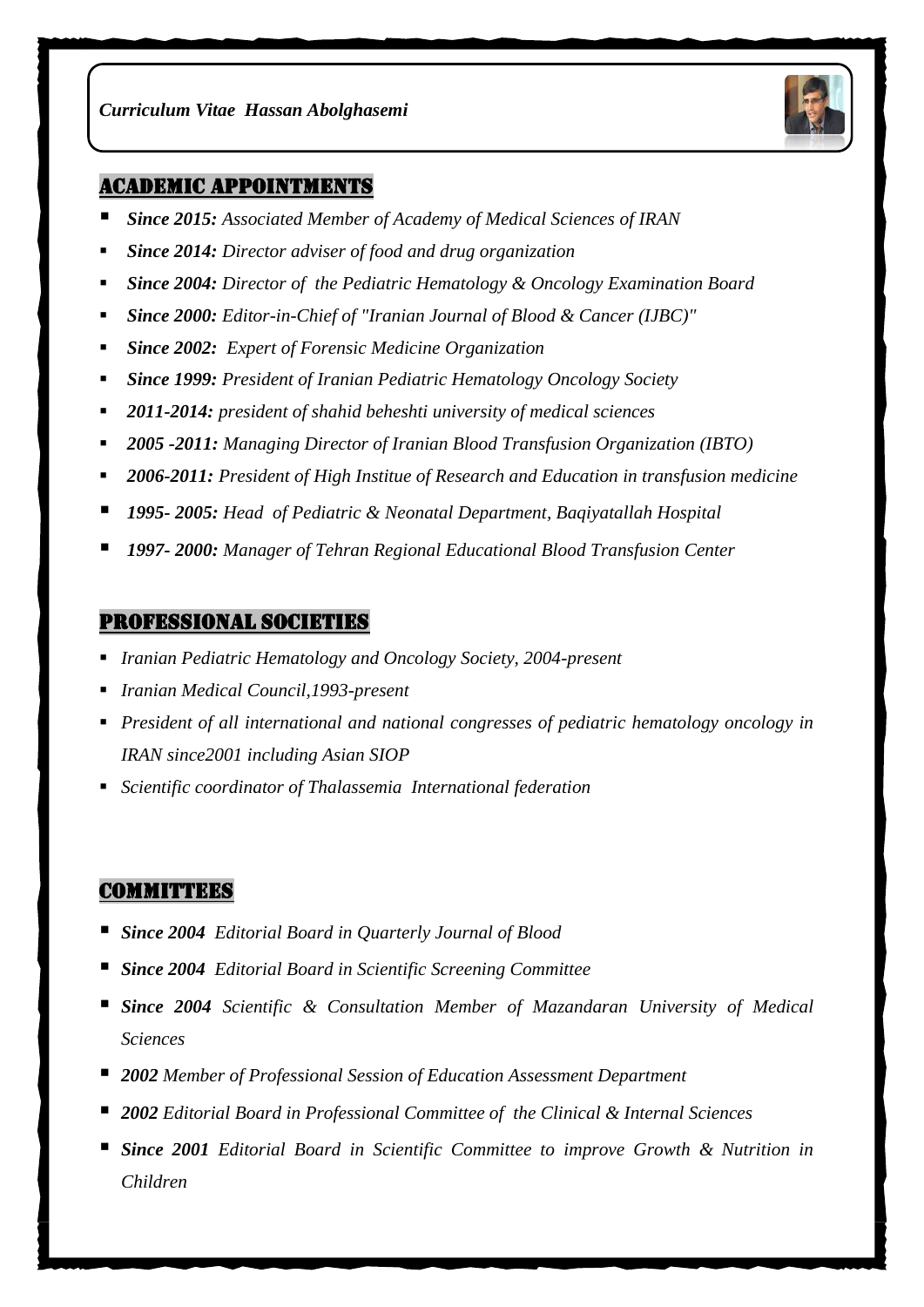

- *2001-2002 Researcher in Clinical Sciences of Research Committee of University*
- *Since 2001 Member of national comitee of thalassemia and other hemoglobinopathies*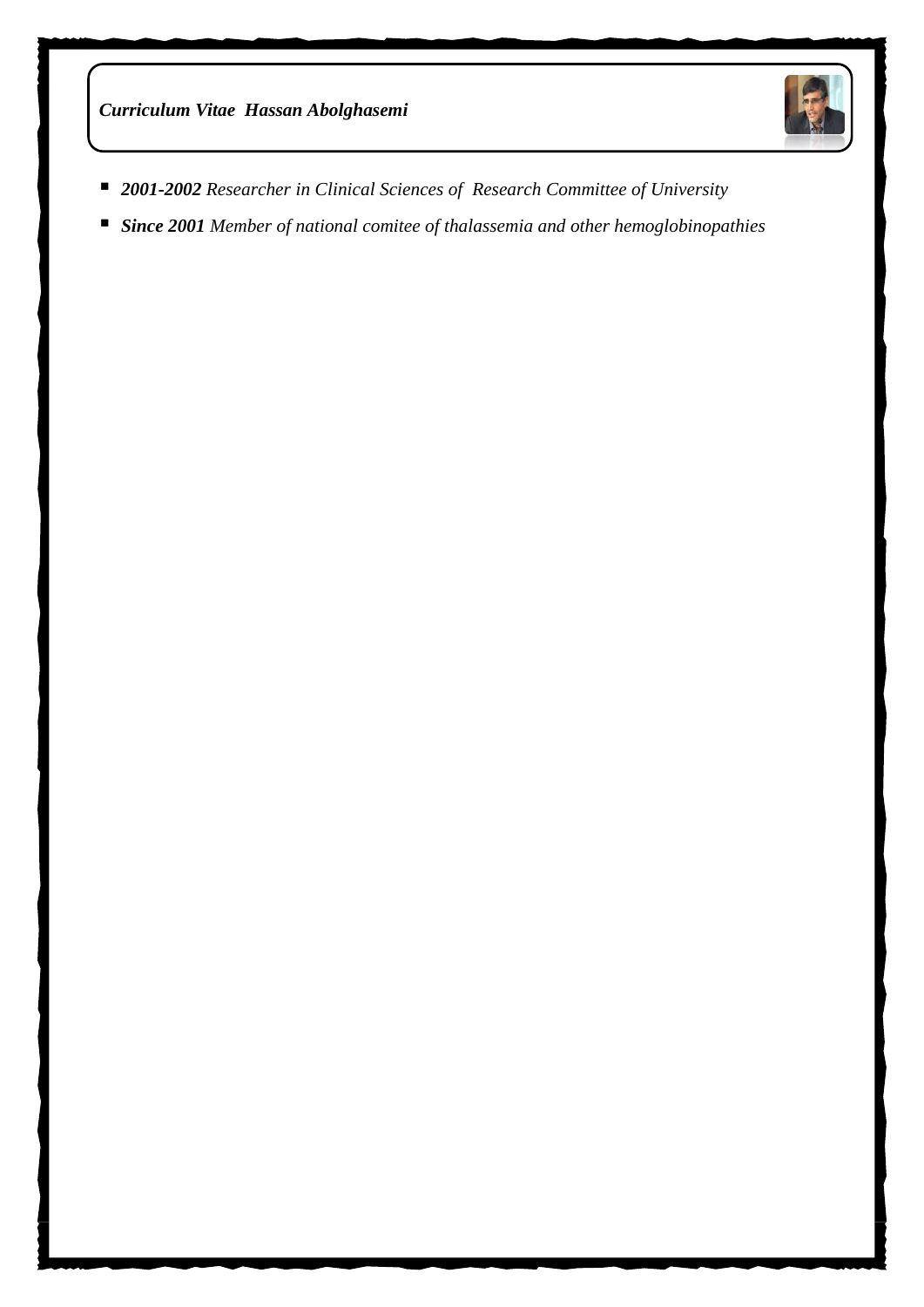

# **PUBLICATIONS**

#### *Compiled books*

- *2010: International travel Medicine Guideline (5 Vol); Izadi M,… [et al];*
- *2010: Translation of: Guidelines for the Clinical Management of Thalassemia, 2nd Edition; Mariana Domnika Chopelini et al*
- *2007: Adverse Effects of Blood Transfusion; Hassan Abolghasemi, Hossein Teimouri , Ahmad Gharehbaghian ; Iranian Blood Transfusion Organization (IBTO) Research Center Publication*
- *2007: Translation of: Bleeding Disorders; Green D, Ludlam Christopher A. Translated by Abolghasemi H. , Ashrafi M. , Alizadeh R. ; Iranian Blood Transfusion Organization (IBTO) Research Center Publication*
- *2004: Tasks and educational needs of General Practitioners in Iran in the field of Hematology & Oncology Diseases; Yazdani Sh., Hatami S., Khodadad K., Baibordi I., Abolghasemi H.; Shaheed Beheshti University of Medical Sciences Publication.*
- *2004: Comprehensive Textbook of Thalassemia; Abolghasemi H, Eshghi P.; Baqiyatallah University of Medical Sciences Publication*
- *2004: Comprehensive Textbook of Pediatrics; Abolghasemi H. and other Professors in Pediatrics; Shaheed Beheshti University of Medical Sciences Publication.*
- *2004: Side Effects of Impoverished Uranium on human and environment; Modarresi MM., Pourheidari Gh.,Abolghasemi H., Saeipour H.; Military Medicine Research Center; Espandhonar Publication.*
- *2003: Translation of: How to present at meetings; Hall George M.; Translated by Abolghasemi H, Mohebbi H; Tabib Publication*
- *2003: Translation of: Nelson essentials of Pediatric 4th editions; Richard A. Behrman, Robert M. Kliegman; Translated by Abolghasemi H. et al.; Shahrab Publication.*
- *2002: Essential Manifestations & Treatment of pediatric emergencies; Abolghasemi H. et al.; Nouredanesh Publication*
- *2002: Diagnosis & Clinical Treatment of the injured people due to the biological weapons*
- *2002: Bioterrorism and Biological Weapons; Hosseinidust R., Hajia M., Hosseini M.J., Salimi H., Abolghasemi H.; Andishmandan Press.*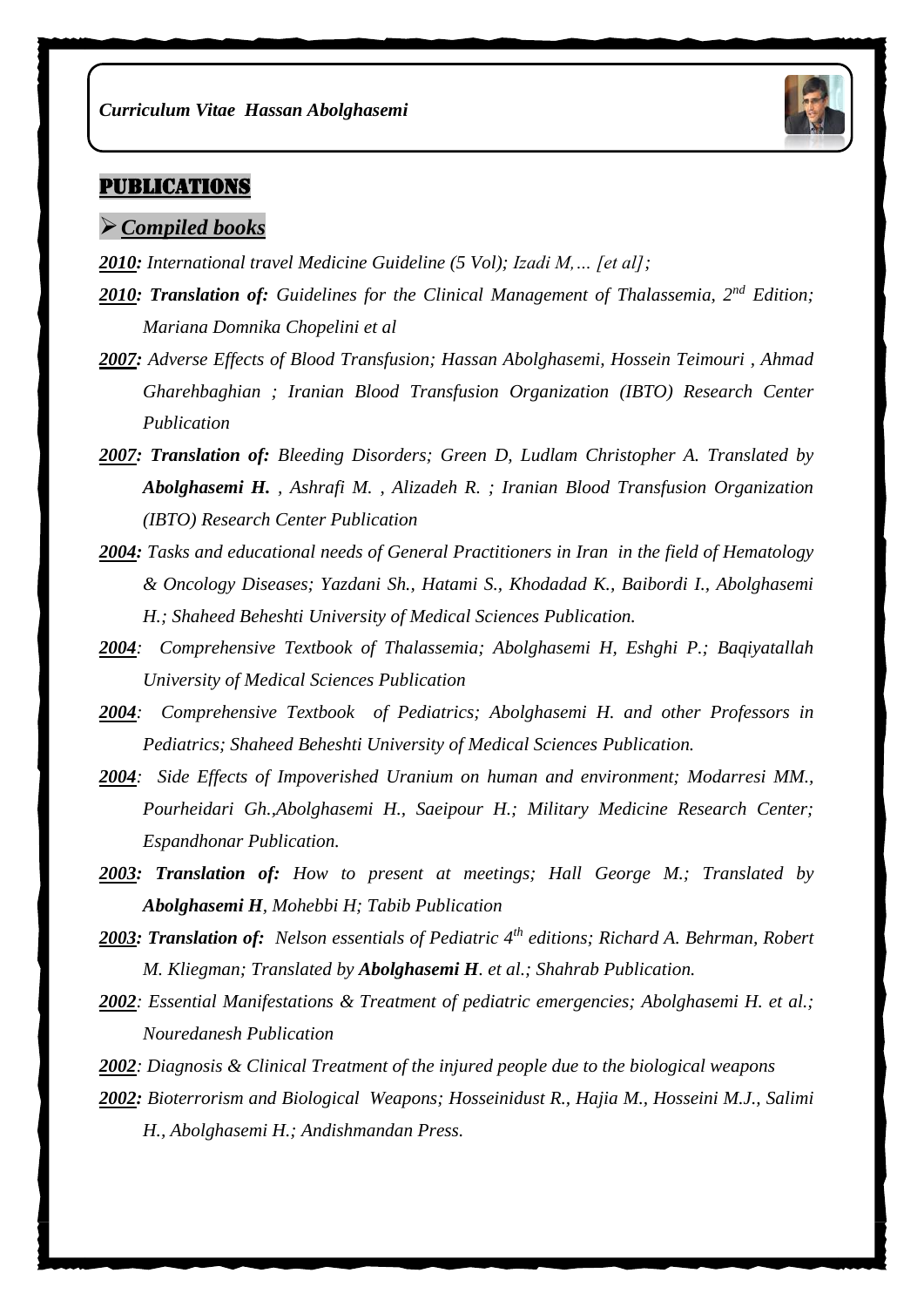



- *2002: 60 subjects of Pediatrics for pre-intern examination and residency examination, Abolghasemi H. et al.; Tabib Publication.*
- *2000: Clinical uses of blood and its components; Abolghasemi H , Pourmalek Ara D; Salemi Publication*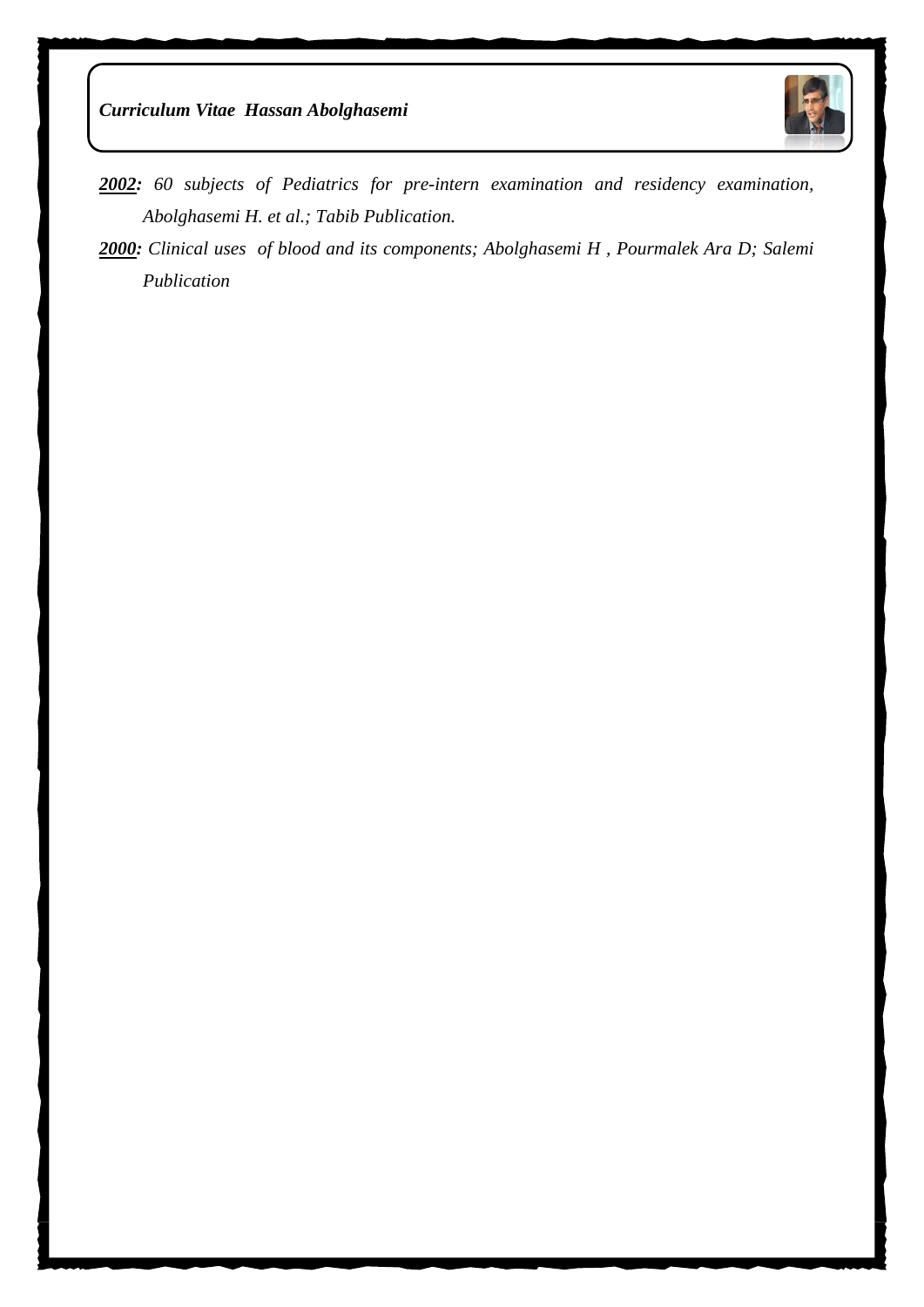

### English Articles

- *69- 2018***:** *First report of known rare rhnull phenotype individuals in Iran*; Shahverdi, E., Moghaddam, M., *Abolghasemi, H*; International Journal of Hematology-Oncology and Stem Cell Research, 12(3), pp. 180-183.
- *68- 2018***:** *Comparative evaluation of the safety and efficacy of recombinant FVIII in severe hemophilia A patients*; *Hassan Abolghasemi*, Yunes Panahi, Minoo Ahmadinejad, Gholamreza Toogeh, Mehran Karimi, Aziz Eghbali, Nargess Bigom Mirbehbahani, Bighan Keikhaei Dehdezi, Zahra Badiee, Hamid Hoofar, Peyman Eshghi, Nader Maghsoudi, Amirhossein Sahebkar, Mohammad Gholami-Fesharaki; Journal of Pharmacopuncture, 21(2), pp. 76-81
- *67- 2017***:** *[Molecular characterization of Glanzmann's thrombasthenia in Iran: identification](https://www.ncbi.nlm.nih.gov/pubmed/29084015)  [of three novel mutations.;](https://www.ncbi.nlm.nih.gov/pubmed/29084015)* Kazemi A, *Abolghasemi H*, Kazemzadeh S, Vahidi R, Faranoush M, Farsinejad A, Ala F.; Blood Coagul Fibrinolysis. 2017 Dec;28(8):681-686.
- *66- 2017***:** *[Combined occurrence of Bernard-Soulier syndrome and prekallikrein deficiency](https://www.ncbi.nlm.nih.gov/pubmed/29043243)*; Shahverdi E, *Abolghasemi H*, Ahmadinejad M. Blood Res. 2017 Sep;52(3):229-231. doi: 10.5045/br.2017.52.3.229. Epub 2017 Sep 25.
- *65- 2016***:** *Central nervous system toxoplasmosis in relapsed hodgkin's lymphoma: A case report (Article); [Abolghasemi,](https://www.scopus.com/authid/detail.uri?authorId=55880910800&eid=2-s2.0-84989245364) H*, [Shahverdi, E,](https://www.scopus.com/authid/detail.uri?authorId=56587921500&eid=2-s2.0-84989245364) [Jafari, R,](https://www.scopus.com/authid/detail.uri?authorId=57189664168&eid=2-s2.0-84989245364) [Dolatimehr, F,](https://www.scopus.com/authid/detail.uri?authorId=56913419600&eid=2-s2.0-84989245364) [Khandani, A;](https://www.scopus.com/authid/detail.uri?authorId=57191372462&eid=2-s2.0-84989245364)  [Iranian Journal of Cancer PreventionO](https://www.scopus.com/sourceid/19700175058?origin=recordpage)pen Access Volume 9, Issue 4, August 2016.
- *64***-** *2016***:** *Fava Bean Ingestion: the Most Important Risk Factor of Hemolysis in G6PD Deficiency in Iran;* **Zohreh Kavehmansh, Atieh Arab,** *Hassan Abolghasemi*, **Saman Mohazzab Torabi**; **Iranian Journal of Blood & Cancer; IJBC 2016; 8(2): 38-42.**
- 6*3***-** *2016***:** *[Distribution of blood groups in the Iranian general population](https://www.ncbi.nlm.nih.gov/pubmed/28257227).***; Shahverdi E, Moghaddam M, Talebian A,** *Abolghasemi H***.; Immunohematology. 2016 Dec;32(4):135-139.**
- 62**-** *2016***:** *Risk factor analysis of hepatitis C virus seropositivity in Iranian blood donors: a case-control study.***[Rezaei N,](https://www.ncbi.nlm.nih.gov/pubmed/?term=Rezaei%20N%5BAuthor%5D&cauthor=true&cauthor_uid=27273657) [Amini-Kafiabad S,](https://www.ncbi.nlm.nih.gov/pubmed/?term=Amini-Kafiabad%20S%5BAuthor%5D&cauthor=true&cauthor_uid=27273657) [Maghsudlu M,](https://www.ncbi.nlm.nih.gov/pubmed/?term=Maghsudlu%20M%5BAuthor%5D&cauthor=true&cauthor_uid=27273657)** *[Abolghasemi H](https://www.ncbi.nlm.nih.gov/pubmed/?term=Abolghasemi%20H%5BAuthor%5D&cauthor=true&cauthor_uid=27273657)***; [Transfusion.](https://www.ncbi.nlm.nih.gov/pubmed/27273657) 2016 Jul; 56(7): 1891-8**
- 61**-** *2016***:** *Evaluation of Aryoseven Safety (Recombinant Activated Factor VII) in Patients with Bleeding Disorders (An Observational Post-Marketing Surveillance Study).***[Toogeh](https://www.ncbi.nlm.nih.gov/pubmed/?term=Toogeh%20G%5BAuthor%5D&cauthor=true&cauthor_uid=27799968)  [G,](https://www.ncbi.nlm.nih.gov/pubmed/?term=Toogeh%20G%5BAuthor%5D&cauthor=true&cauthor_uid=27799968)** *[Abolghasemi H](https://www.ncbi.nlm.nih.gov/pubmed/?term=Abolghasemi%20H%5BAuthor%5D&cauthor=true&cauthor_uid=27799968)***, [Eshghi P,](https://www.ncbi.nlm.nih.gov/pubmed/?term=Eshghi%20P%5BAuthor%5D&cauthor=true&cauthor_uid=27799968) [Managhchi M,](https://www.ncbi.nlm.nih.gov/pubmed/?term=Managhchi%20M%5BAuthor%5D&cauthor=true&cauthor_uid=27799968) [Shaverdi-Niasari M,](https://www.ncbi.nlm.nih.gov/pubmed/?term=Shaverdi-Niasari%20M%5BAuthor%5D&cauthor=true&cauthor_uid=27799968) [Karimi](https://www.ncbi.nlm.nih.gov/pubmed/?term=Karimi%20K%5BAuthor%5D&cauthor=true&cauthor_uid=27799968)  [K,](https://www.ncbi.nlm.nih.gov/pubmed/?term=Karimi%20K%5BAuthor%5D&cauthor=true&cauthor_uid=27799968) [Roostaei S,](https://www.ncbi.nlm.nih.gov/pubmed/?term=Roostaei%20S%5BAuthor%5D&cauthor=true&cauthor_uid=27799968) [Emran N,](https://www.ncbi.nlm.nih.gov/pubmed/?term=Emran%20N%5BAuthor%5D&cauthor=true&cauthor_uid=27799968) [Abdollahi A.](https://www.ncbi.nlm.nih.gov/pubmed/?term=Abdollahi%20A%5BAuthor%5D&cauthor=true&cauthor_uid=27799968) [Iran J Pathol.](https://www.ncbi.nlm.nih.gov/pubmed/27799968) 2016 Summer;11(3):204-209**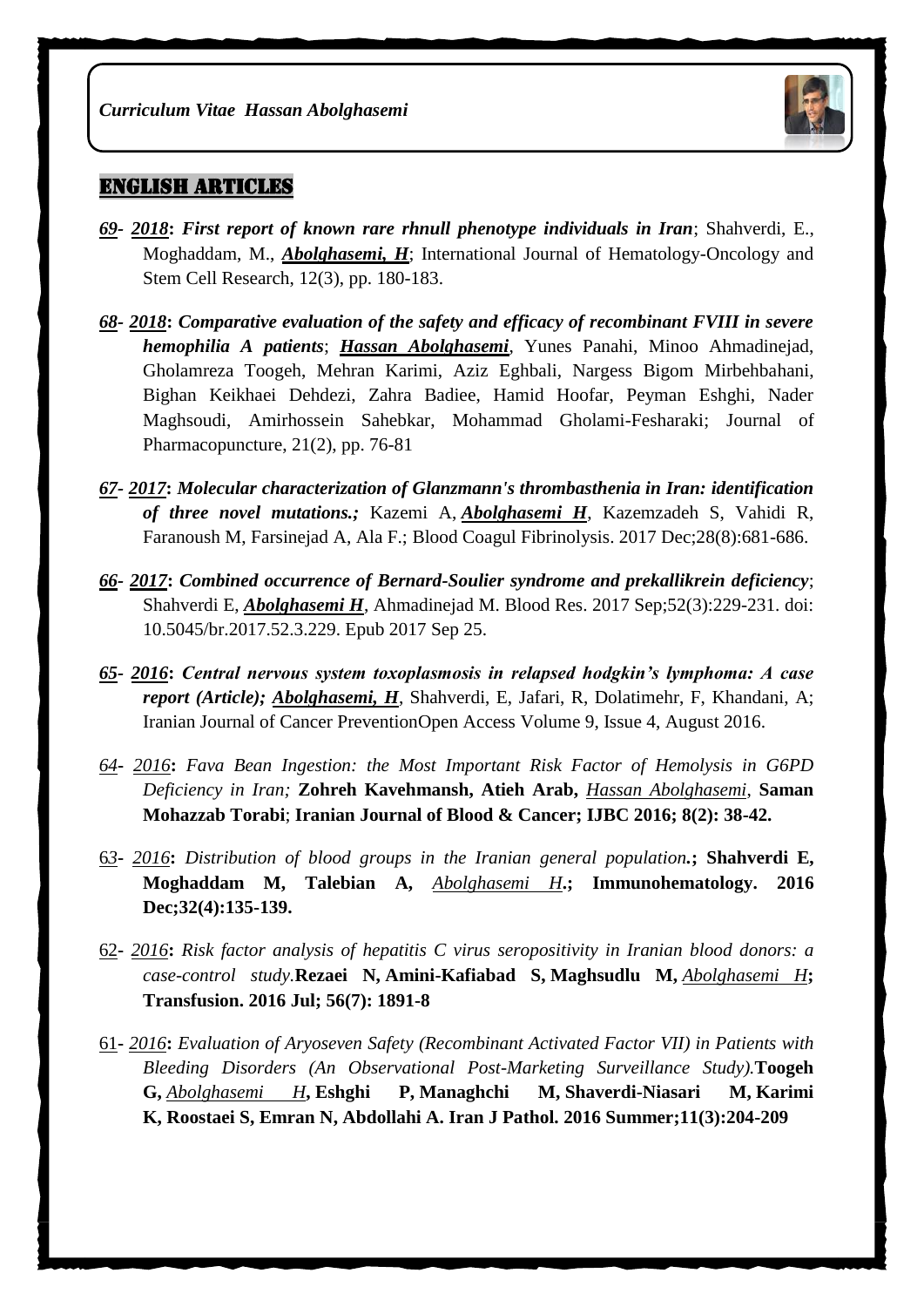

- *60***-***2016***:** *Comparison of the Vitamin D Status of Children Younger and Older Than 2 Years in Tehran: Are Supplements Really Necessary?* [Torkaman M,](https://www.ncbi.nlm.nih.gov/pubmed/?term=Torkaman%20M%5BAuthor%5D&cauthor=true&cauthor_uid=27679650) *[Abolghasemi](https://www.ncbi.nlm.nih.gov/pubmed/?term=Abolghasemi%20H%5BAuthor%5D&cauthor=true&cauthor_uid=27679650)  [H](https://www.ncbi.nlm.nih.gov/pubmed/?term=Abolghasemi%20H%5BAuthor%5D&cauthor=true&cauthor_uid=27679650)*, [Amirsalari S,](https://www.ncbi.nlm.nih.gov/pubmed/?term=Amirsalari%20S%5BAuthor%5D&cauthor=true&cauthor_uid=27679650) [Beiraghdar F,](https://www.ncbi.nlm.nih.gov/pubmed/?term=Beiraghdar%20F%5BAuthor%5D&cauthor=true&cauthor_uid=27679650) [Afsharpaiman S,](https://www.ncbi.nlm.nih.gov/pubmed/?term=Afsharpaiman%20S%5BAuthor%5D&cauthor=true&cauthor_uid=27679650) [Kavehmanesh Z,](https://www.ncbi.nlm.nih.gov/pubmed/?term=Kavehmanesh%20Z%5BAuthor%5D&cauthor=true&cauthor_uid=27679650) [Khosravi MH.](https://www.ncbi.nlm.nih.gov/pubmed/?term=Khosravi%20MH%5BAuthor%5D&cauthor=true&cauthor_uid=27679650); [Int J](https://www.ncbi.nlm.nih.gov/pubmed/27679650)  [Endocrinol Metab.](https://www.ncbi.nlm.nih.gov/pubmed/27679650) 2016 Mar 13; 14(2)
- *59- 2016***:** *Central Nervous System Toxoplasmosis in Relapsed Hodgkin's Lymphoma: A Case Report*; *[Abolghasemi H](https://www.ncbi.nlm.nih.gov/pubmed/?term=Abolghasemi%20H%5BAuthor%5D&cauthor=true&cauthor_uid=27822344)*, [Shahverdi E,](https://www.ncbi.nlm.nih.gov/pubmed/?term=Shahverdi%20E%5BAuthor%5D&cauthor=true&cauthor_uid=27822344) [Jafari R,](https://www.ncbi.nlm.nih.gov/pubmed/?term=Jafari%20R%5BAuthor%5D&cauthor=true&cauthor_uid=27822344) [Dolatimehr F,](https://www.ncbi.nlm.nih.gov/pubmed/?term=Dolatimehr%20F%5BAuthor%5D&cauthor=true&cauthor_uid=27822344) [Khandani A.](https://www.ncbi.nlm.nih.gov/pubmed/?term=Khandani%20A%5BAuthor%5D&cauthor=true&cauthor_uid=27822344); [Iran J](https://www.ncbi.nlm.nih.gov/pubmed/27822344)  [Cancer Prev.](https://www.ncbi.nlm.nih.gov/pubmed/27822344) 2016 Jun 11; 9(4)
- *58* **2016**: *A Comparison of Efficacy Between Recombinant Activated Factor VII (Aryoseven) and Novoseven in Patients With Hereditary FVIII Deficiency With Inhibitor*. [Faranoush](http://www.ncbi.nlm.nih.gov/pubmed/?term=Faranoush%20M%5BAuthor%5D&cauthor=true&cauthor_uid=25343955)  [M,](http://www.ncbi.nlm.nih.gov/pubmed/?term=Faranoush%20M%5BAuthor%5D&cauthor=true&cauthor_uid=25343955) *[Abolghasemi H](http://www.ncbi.nlm.nih.gov/pubmed/?term=Abolghasemi%20H%5BAuthor%5D&cauthor=true&cauthor_uid=25343955)*, [Mahboudi F,](http://www.ncbi.nlm.nih.gov/pubmed/?term=Mahboudi%20F%5BAuthor%5D&cauthor=true&cauthor_uid=25343955) [Toogeh G,](http://www.ncbi.nlm.nih.gov/pubmed/?term=Toogeh%20G%5BAuthor%5D&cauthor=true&cauthor_uid=25343955) [Karimi M,](http://www.ncbi.nlm.nih.gov/pubmed/?term=Karimi%20M%5BAuthor%5D&cauthor=true&cauthor_uid=25343955) [Eshghi P,](http://www.ncbi.nlm.nih.gov/pubmed/?term=Eshghi%20P%5BAuthor%5D&cauthor=true&cauthor_uid=25343955) [Managhchi M,](http://www.ncbi.nlm.nih.gov/pubmed/?term=Managhchi%20M%5BAuthor%5D&cauthor=true&cauthor_uid=25343955) [Hoorfar](http://www.ncbi.nlm.nih.gov/pubmed/?term=Hoorfar%20H%5BAuthor%5D&cauthor=true&cauthor_uid=25343955)  [H,](http://www.ncbi.nlm.nih.gov/pubmed/?term=Hoorfar%20H%5BAuthor%5D&cauthor=true&cauthor_uid=25343955) [Dehdezi BK,](http://www.ncbi.nlm.nih.gov/pubmed/?term=Dehdezi%20BK%5BAuthor%5D&cauthor=true&cauthor_uid=25343955) [Mehrvar A,](http://www.ncbi.nlm.nih.gov/pubmed/?term=Mehrvar%20A%5BAuthor%5D&cauthor=true&cauthor_uid=25343955) [Khoeiny B,](http://www.ncbi.nlm.nih.gov/pubmed/?term=Khoeiny%20B%5BAuthor%5D&cauthor=true&cauthor_uid=25343955) [Vaziri B,](http://www.ncbi.nlm.nih.gov/pubmed/?term=Vaziri%20B%5BAuthor%5D&cauthor=true&cauthor_uid=25343955) [Kamyar K,](http://www.ncbi.nlm.nih.gov/pubmed/?term=Kamyar%20K%5BAuthor%5D&cauthor=true&cauthor_uid=25343955) [Heshmat R,](http://www.ncbi.nlm.nih.gov/pubmed/?term=Heshmat%20R%5BAuthor%5D&cauthor=true&cauthor_uid=25343955) [Baghaeipour](http://www.ncbi.nlm.nih.gov/pubmed/?term=Baghaeipour%20MR%5BAuthor%5D&cauthor=true&cauthor_uid=25343955)  [MR,](http://www.ncbi.nlm.nih.gov/pubmed/?term=Baghaeipour%20MR%5BAuthor%5D&cauthor=true&cauthor_uid=25343955) [Mirbehbahani NB,](http://www.ncbi.nlm.nih.gov/pubmed/?term=Mirbehbahani%20NB%5BAuthor%5D&cauthor=true&cauthor_uid=25343955) [Fayazfar R,](http://www.ncbi.nlm.nih.gov/pubmed/?term=Fayazfar%20R%5BAuthor%5D&cauthor=true&cauthor_uid=25343955) [Ahmadinejad M,](http://www.ncbi.nlm.nih.gov/pubmed/?term=Ahmadinejad%20M%5BAuthor%5D&cauthor=true&cauthor_uid=25343955) [Naderi M.](http://www.ncbi.nlm.nih.gov/pubmed/?term=Naderi%20M%5BAuthor%5D&cauthor=true&cauthor_uid=25343955) [Clin Appl Thromb](http://www.ncbi.nlm.nih.gov/pubmed/25343955)  [Hemost.](http://www.ncbi.nlm.nih.gov/pubmed/25343955) 2016 Mar; 22 (2): 184-90
- *57***-** *2015***:** *Hemoglobin E/β*<sup>⁰</sup> *Thalassemia in south west Iran - A case series***;** Keikhaei B, Shariati G, **Abolghasemi H**; Iranian Journal of Blood and Cancer; (IJBC) 2015; 7(3): 129-133.
- *56***-** *2015***:** *Autoimmune Lymphoproliferative Syndrome Misdiagnosed as Hemophagocytic Lymphohistiocytosis; A Case Report; Abolghasemi H*, Shahverdi; E, Dolatimehr F, Oghli RM; Iranian Journal of Blood & Cancer; IJBC 2015; 7(4): 198-200
- *55***-** *2015***:** *A Prospective Crossover Triple-Blind Controlled Trial on the Safety and Efficacy of Iranian Recombinant FVIII (Safacto®) Versus Plasma Derived FVIII; A Pilot Study;* Eshghi P, *Abolghasemi H,* Malek F, Naderi M, Panahi Y, Habibpanah B, Fatohlahzadeh E, Gorji F; Iranian Journal of Blood & Cancer (IJBC); 2015; 7(4): 171- 174.
- *54- 2015: [A comparison between recombinant activated factor VII \(Aryoseven\) and](https://www.ncbi.nlm.nih.gov/pubmed/24651301)  [Novoseven in patients with congenital factor VII deficiency.](https://www.ncbi.nlm.nih.gov/pubmed/24651301)*; Faranoush M, *Abolghasemi H*, Toogeh G, Karimi M, Eshghi P, Managhchi M, Hoorfar H, Dehdezi BK, Mehrvar A, Khoeiny B, Kamyar K, Heshmat R, Baghaeipour MR, Mirbehbahani NB, Fayazfar R, Ahmadinejad M, Naderi M.; Clin Appl Thromb Hemost. 2015 Nov;21(8):724-8.
- *53- 2015: [Umbilical bleeding: a presenting feature for congenital afibrinogenemia](http://www.ncbi.nlm.nih.gov/pubmed/26407137).; Abolghasemi H, Shahverdi E.; Blood Coagul Fibrinolysis. 2015 Oct; 26(7):834-5.*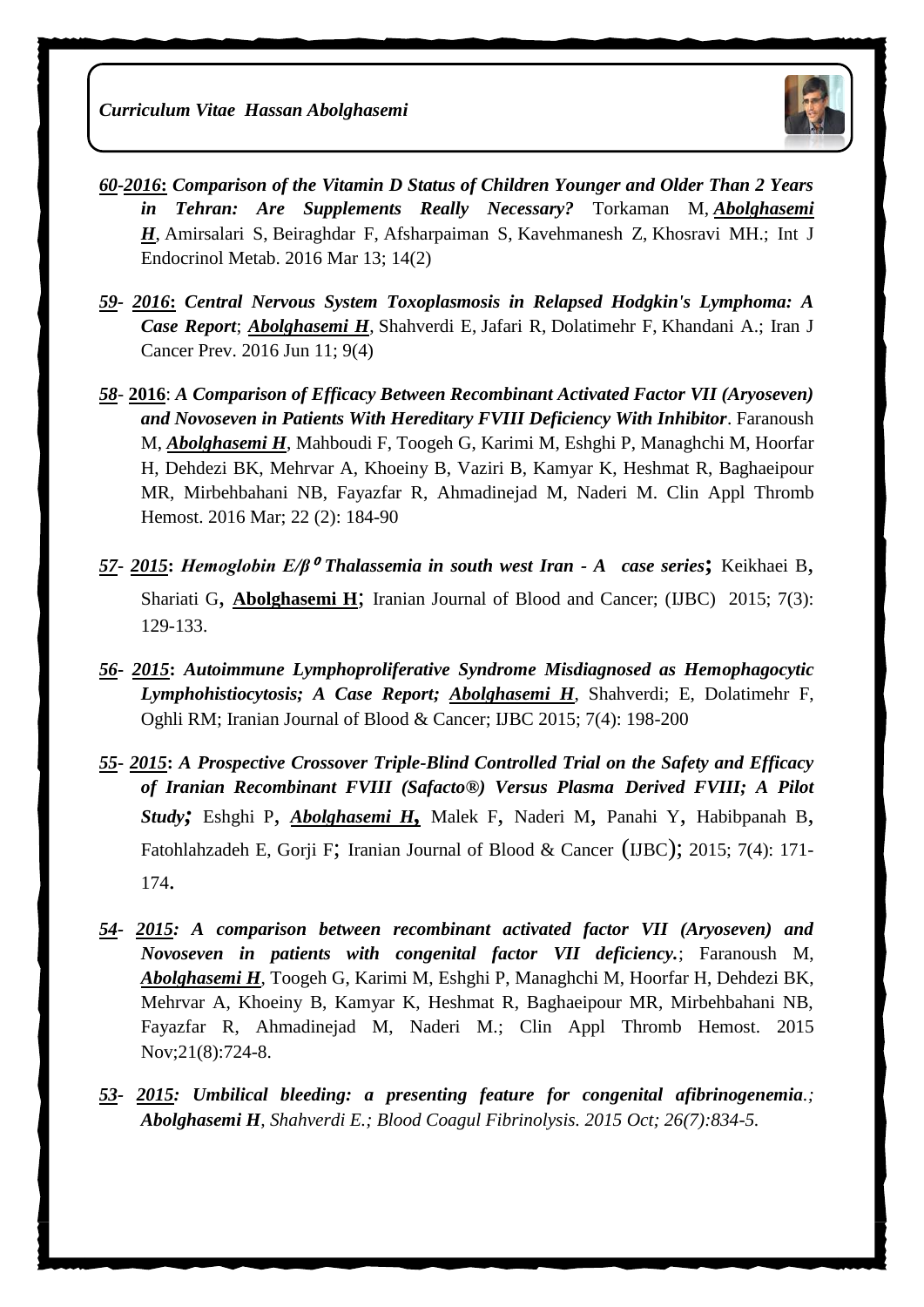

- *52- 2014: [A Comparison of Efficacy Between Recombinant Activated Factor VII](http://www.ncbi.nlm.nih.gov/pubmed/25343955)  [\(Aryoseven\) and Novoseven in Patients With Hereditary FVIII Deficiency With](http://www.ncbi.nlm.nih.gov/pubmed/25343955)  [Inhibitor.](http://www.ncbi.nlm.nih.gov/pubmed/25343955); Faranoush M, Abolghasemi H, Mahboudi F, Toogeh G, Karimi M, Eshghi P, Managhchi M, Hoorfar H, Dehdezi BK, Mehrvar A, Khoeiny B, Vaziri B, Kamyar K, Heshmat R, Baghaeipour MR, Mirbehbahani NB, Fayazfar R, Ahmadinejad M, Naderi M; Clin Appl Thromb Hemost. 2014 Oct 24.*
- *51- 2014: [α:Non-α and Gγ:Aγ globin chain ratios in thalassemia intermedia patients treated](http://www.ncbi.nlm.nih.gov/pubmed/25183077)  [with hydroxyurea](http://www.ncbi.nlm.nih.gov/pubmed/25183077); Najjari A, Asouri M, Gouhari LH, Niaki HA, Nejad AS, Eslami SM, Abolghasemi H, Ataee R, Ebrahimi AA, Moshaei MR, Ahmadi AA; Asian Pac J Trop Biomed. 2014 May; 4(Suppl 1):S177-85.*
- *50- 2014: [Evaluation of the National Prevention Program in Iran, 2007-2009: the](http://www.ncbi.nlm.nih.gov/pubmed/24669933)  [Accomplishments and Challenges with Reflections on the Path Ahead.](http://www.ncbi.nlm.nih.gov/pubmed/24669933) Hadipour Dehshal M, Tabrizi Namini M, Ahmadvand A, Manshadi M, Sadeghian Varnosfaderani F, Abolghasemi H. Hemoglobin. 2014 Mar 26.*
- *49- 2014: [A Comparison Between Recombinant Activated Factor VII \(Aryoseven\) and](http://www.ncbi.nlm.nih.gov/pubmed/24651301)  [Novoseven in Patients With Congenital Factor VII Deficiency.](http://www.ncbi.nlm.nih.gov/pubmed/24651301) Faranoush M, Abolghasemi H, Toogeh G, Karimi M, Eshghi P, Managhchi M, Hoorfar H, Dehdezi BK, Mehrvar A, Khoeiny B, Kamyar K, Heshmat R, Baghaeipour MR, Mirbehbahani NB, Fayazfar R, Ahmadinejad M, Naderi M. Clin Appl Thromb Hemost. 2014 Mar 19.*
- *48- 2014: [The application of tissue-engineered preputial matrix and fibrin sealant for](http://www.ncbi.nlm.nih.gov/pubmed/24619583)  [urethral reconstruction in rabbit model.](http://www.ncbi.nlm.nih.gov/pubmed/24619583) Kajbafzadeh AM, Sabetkish S, Tourchi A, Amirizadeh N, Afshar K, Abolghasemi H, Elmi A, Talab SS, Eshghi P, Mohseni MJ.Int Urol Nephrol. 2014 Mar 12.*
- *47- 2014: [Cord blood banking activity in Iran National Cord Blood Bank: A two years](http://www.ncbi.nlm.nih.gov/pubmed/24262492)  [experience.](http://www.ncbi.nlm.nih.gov/pubmed/24262492) Jamali M, Atarodi K, Nakhlestani M, Abolghasemi H, Sadegh H, Faranoosh M, Golzade K, Fadai R, Niknam F, Zarif MN.Transfus Apher Sci. 2014 Feb;50(1):129- 35.*
- *46- 2014: [Human amniotic epithelial cells induce apoptosis of cancer cells: a new anti-tumor](http://www.ncbi.nlm.nih.gov/pubmed/24113429)  [therapeutic strategy.](http://www.ncbi.nlm.nih.gov/pubmed/24113429) Niknejad H, Khayat-Khoei M, Peirovi H, Abolghasemi H; Cytotherapy. 2014 Jan; 16(1):33-40.*
- *45- 2013: [Autologous fibrin sealant in tubeless percutaneous nephrolithotomy; a prospective](http://www.ncbi.nlm.nih.gov/pubmed/24078509)  [study.](http://www.ncbi.nlm.nih.gov/pubmed/24078509) Ziaee SA, Sarhangnejad R, Abolghasemi H, Eshghi P, Radfar MH, Ahanian A, Kardoust Parizi M, Amirizadeh N, Nouralizadeh A.Urol J. 2013 Sep 26; 10(3):999-1003.*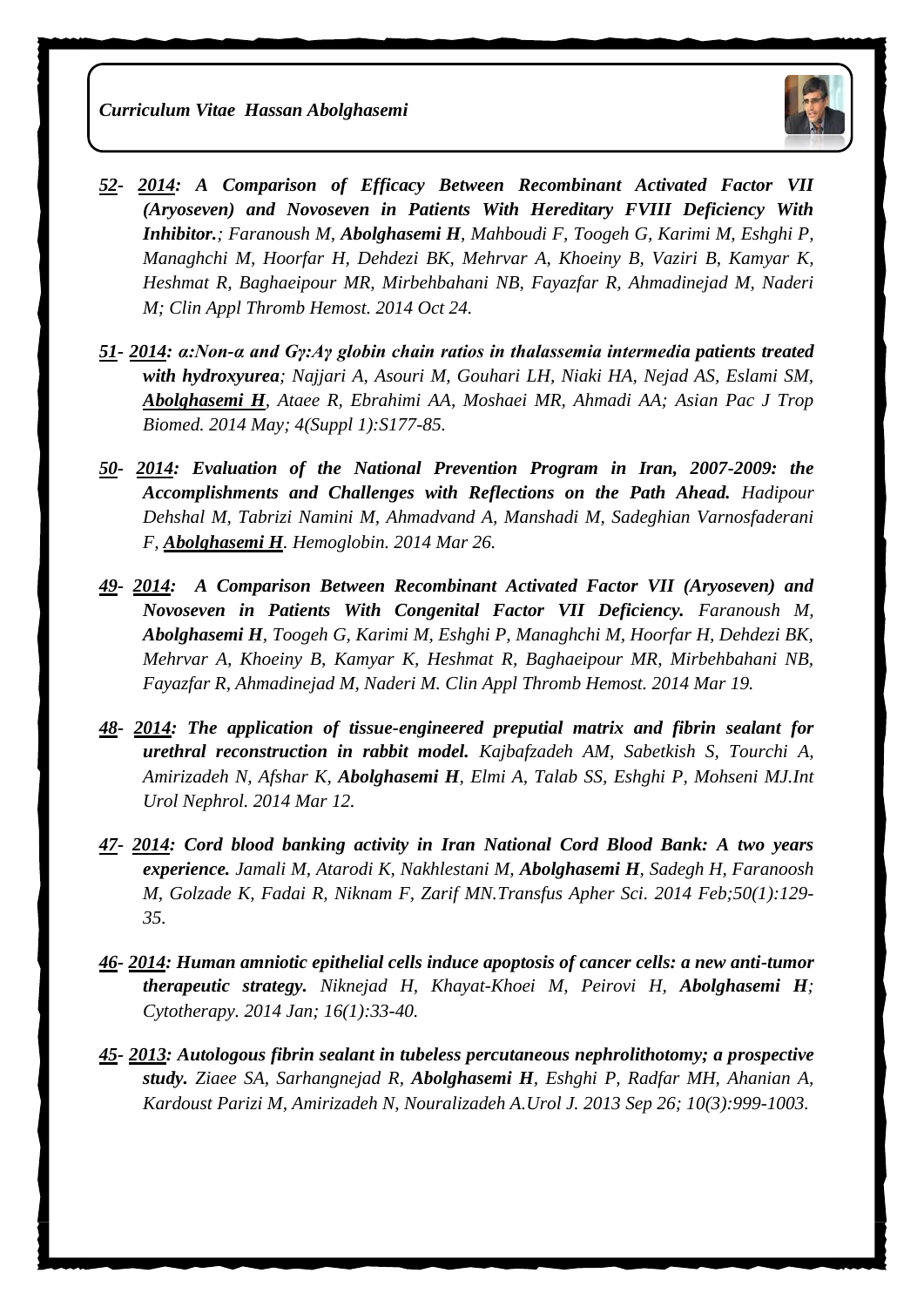

- *44- 2013: [Inhibition of HSP90 could be possible mechanism for anti-cancer property of](http://www.ncbi.nlm.nih.gov/pubmed/24054818)  [amniotic membrane](http://www.ncbi.nlm.nih.gov/pubmed/24054818). Niknejad H, Yazdanpanah G, Mirmasoumi M, Abolghasemi H, Peirovi H, Ahmadiani A. Med Hypotheses. 2013 Nov; 81(5):862-5.*
- *43- 2013: [A change in standard of minimum hemoglobin for male blood donors in Iran.](http://www.ncbi.nlm.nih.gov/pubmed/23768688) Maghsudlu M, Nasizadeh S, Abolghasemi H, Amini Kafiabad S, Razjou F, Aghamohamadi A, Deyhim MR, Esmailifar G. Transfus Apher Sci. 2013 Dec; 49(3): 463- 7.*
- *42- 2013: [Serum-free cryopreservation of human amniotic epithelial cells before and after](http://www.ncbi.nlm.nih.gov/pubmed/23685252)  [isolation from their natural scaffold.](http://www.ncbi.nlm.nih.gov/pubmed/23685252) Niknejad H, Deihim T, Peirovi H, Abolghasemi H. Cryobiology. 2013 Aug; 67(1):56-63.*
- *41- 2013: [Secular trends in the national and provincial births of new thalassemia cases in](http://www.ncbi.nlm.nih.gov/pubmed/23470148)  [Iran from 2001 to 2006.](http://www.ncbi.nlm.nih.gov/pubmed/23470148) Dehshal MH, Ahmadvand A, Darestani SY, Manshadi M, Abolghasemi H.Hemoglobin. 2013; 37(2):124-37.*
- *40- 2013: [Megakaryocytic differentiation of CD133+ hematopoietic stem cells by down](http://www.ncbi.nlm.nih.gov/pubmed/23321646)[regulation of microRNA-10a.](http://www.ncbi.nlm.nih.gov/pubmed/23321646) Zarif MN, Soleimani M, Abolghasemi H, Amirizade N, Arefian E, Rahimian A.Hematology. 2013 Mar; 18(2):93-100.*
- *39- 2012: [Seroprevalence of Hepatitis B Virus Infection and Its Risk Factors in the West of](http://www.ncbi.nlm.nih.gov/pubmed/23189228)  [Iran: A Population-based Study.](http://www.ncbi.nlm.nih.gov/pubmed/23189228) Alavian SM, Tabatabaei SV, Ghadimi T, Beedrapour F, Kafi-Abad SA, Gharehbaghian A, Abolghasemi H. Int J Prev Med. 2012 Nov; 3(11):770- 5.*
- *38- 2012: [Seroepidemiology of HBV infection in South-East of iran; a population based](http://www.ncbi.nlm.nih.gov/pubmed/22829987)  [study.](http://www.ncbi.nlm.nih.gov/pubmed/22829987) Salehi M, Alavian SM, Tabatabaei SV, Izadi Sh, Sanei Moghaddam E, Amini Kafi-Abad S, Gharehbaghian A, Khosravi S, Abolghasemi H. Iran Red Crescent Med J. 2012 May; 14(5):283-8.*
- *37- 2011: [The High Yield Expansion and Megakaryocytic Differentiation of Human](http://www.ncbi.nlm.nih.gov/pubmed/23508472)  [Umbilical Cord Blood CD133\(+\) Cells.](http://www.ncbi.nlm.nih.gov/pubmed/23508472) Nikougoftar Zarif M, Soleimani M, Abolghasemi H, Amirizade N, Abroun S, Kaviani S. Cell J. 2011 Fall; 13(3):173-8.*
- *36- 2011: [Social consequences of infected haemophilia cases in the Islamic Republic of Iran.](http://www.ncbi.nlm.nih.gov/pubmed/21796975) Cheraghali AM, Eshghi P, Abolghasemi H. East Mediterr Health J. 2011 Jun;17(6):552- 6.*
- *35- 2011: [Effects of CXCR1 and CXCR2 inhibition on expansion and differentiation of](http://www.ncbi.nlm.nih.gov/pubmed/21555225)  [umbilical cord blood CD133\(+\) cells into megakaryocyte progenitor cells.](http://www.ncbi.nlm.nih.gov/pubmed/21555225) Adeli EK, Abolghasemi H, Ebtekar M, Pourpak Z, Kheirandish M., Cytokine. 2011 Aug; 55(2):181- 7. Epub 2011 May 8.*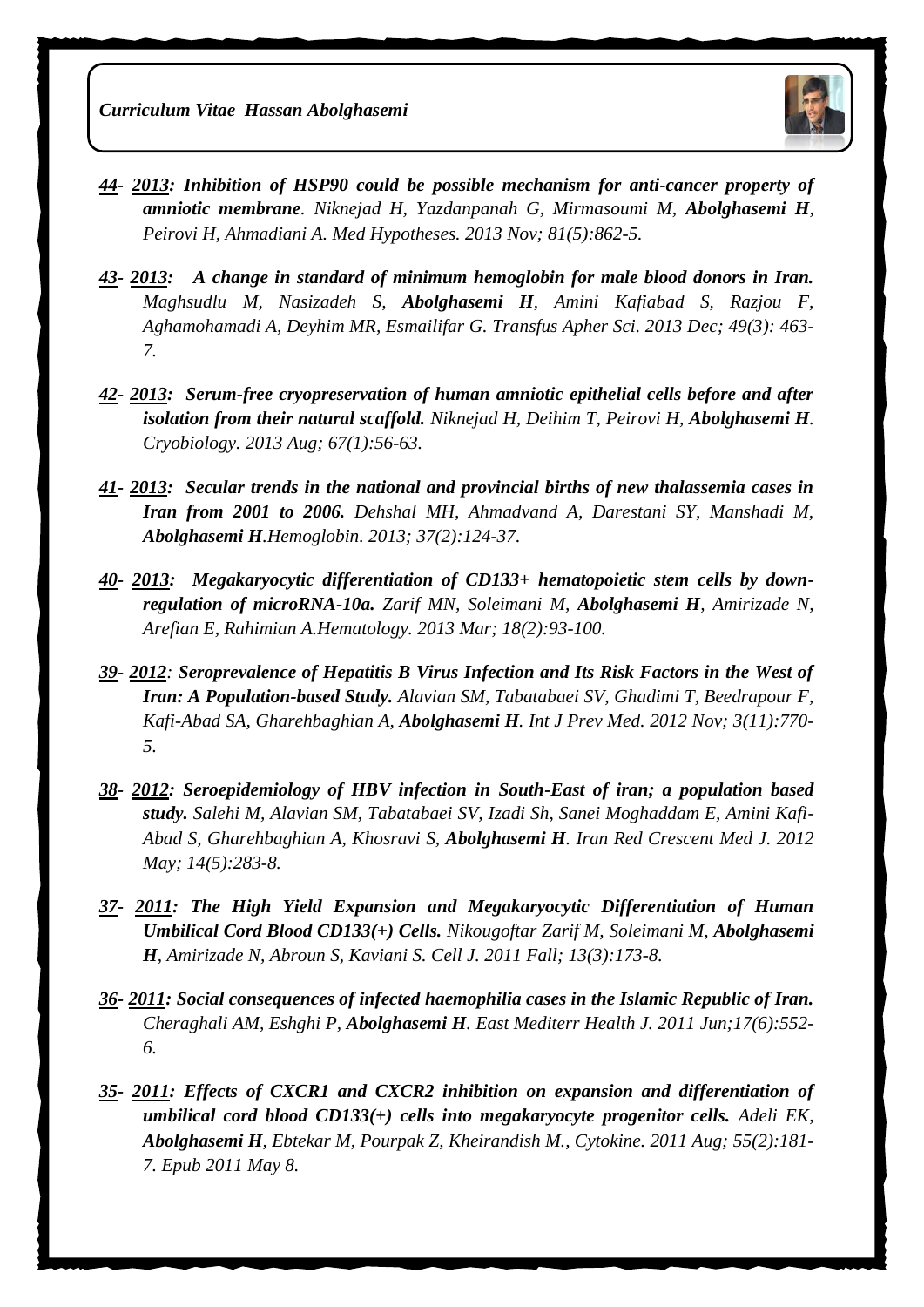

- *34- 2011: [Classification of Iranian patients with Glanzmann's Thrombasthenia using a flow](http://www.ncbi.nlm.nih.gov/pubmed/21526886)  [cytometric method.](http://www.ncbi.nlm.nih.gov/pubmed/21526886) Farsinejad A, Abolghasemi H, Kazemi A, Aghaiipour M, Hadjati E, Faranoush M, Jazebi M, Ala F., Platelets. 2011 Apr 28.*
- *33- 2011: [Full genome characterization of hepatitis B virus strains from blood donors in](http://www.ncbi.nlm.nih.gov/pubmed/21503905)  [Iran.](http://www.ncbi.nlm.nih.gov/pubmed/21503905) Garmiri P, Rezvan H, Abolghasemi H, Allain JP., J Med Virol. 2011 Jun; 83(6): 948-52. doi: 10.1002/jmv.21772.*
- *32- 2011: [Detection of malaria infection in blood transfusion: a comparative study among](http://www.ncbi.nlm.nih.gov/pubmed/21221645)  [real-time PCR, rapid diagnostic test and microscopy: sensitivity of Malaria detection](http://www.ncbi.nlm.nih.gov/pubmed/21221645)  [methods in blood transfusion.](http://www.ncbi.nlm.nih.gov/pubmed/21221645) Hassanpour G, Mohebali M, Raeisi A, Abolghasemi H, Zeraati H, Alipour M, Azizi E, Keshavarz H., Parasitol Res. 2011 Jun; 108(6):1519-23.*
- *31- 2011: [Single-donor fibrin sealant for repair of urethrocutaneous fistulae following](http://www.ncbi.nlm.nih.gov/pubmed/20634140)  [multiple hypospadias and epispadias repairs.](http://www.ncbi.nlm.nih.gov/pubmed/20634140) Kajbafzadeh AM, Abolghasemi H, Eshghi P, Alizadeh F, Elmi A, Shafaattalab S, Dianat S, Amirizadeh N, Mohseni MJ., J Pediatr Urol. 2011 Aug; 7(4):422-7.*
- *30- 2010: [Platelet growth factors suppress ex vivo expansion and enhance differentiation of](http://www.ncbi.nlm.nih.gov/pubmed/20854188)  [umbilical cord blood CD133\(+\) stem cells to megakaryocyte progenitor cells.](http://www.ncbi.nlm.nih.gov/pubmed/20854188) Noroozi Aghideh A, Kheirandish M, Abolghasemi H, Gharehbaghian A. Growth Factors. 2010 Dec;28(6):409-16. Epub 2010 Sep 21.*
- *29- 2010: [Childhood physical abnormalities following paternal exposure to sulfur mustard](http://www.ncbi.nlm.nih.gov/pubmed/20630096)  [gas in Iran: a case-control study.](http://www.ncbi.nlm.nih.gov/pubmed/20630096) Abolghasemi H, Radfar MH, Rambod M, Salehi P, Ghofrani H, Soroush MR, Falahaty F, Tavakolifar Y, Sadaghianifar A, Khademolhosseini SM, Kavehmanesh Z, Joffres M, Burkle FM Jr, Mills EJ. Confl Health. 2010 Jul 14; 4:13.*
- *28- 2010: [Estimating blood transfusion requirements in preparation for a major earthquake:](http://www.ncbi.nlm.nih.gov/pubmed/20586006)  [the Tehran, Iran study.](http://www.ncbi.nlm.nih.gov/pubmed/20586006) Tabatabaie M, Ardalan A, Abolghasemi H, Holakouie Naieni K, Pourmalek F, Ahmadi B, Shokouhi M. Prehosp Disaster Med. 2010 May-Jun; 25(3):246- 52.*
- *27- 2010: [Blood donor incentives: A step forward or backward.](http://www.ncbi.nlm.nih.gov/pubmed/20376260) Abolghasemi H, Hosseini-Divkalayi NS, Seighali F. Asian J Transfus Sci. 2010 Jan; 4(1):9-13.*
- *26- 2010: Improving availability and affordability of plasma-derived medicines. Abdol Majid Cheraghali and Hassan Abolghasemi, Biologicals Journal, 2010 Feb 3.*
- *25- 2010: [Seroprevalence of hepatitis C virus: the first population-based study from Iran.](http://www.ncbi.nlm.nih.gov/pubmed/20362479) Merat S, Rezvan H, Nouraie M, Jafari E, Abolghasemi H, Radmard AR, Zaer-rezaii H, Amini-Kafiabad S, Maghsudlu M, Pourshams A, Malekzadeh R, Esmaili S. Int J Infect Dis. 2010 Sep; 14 Suppl 3:e113-6.*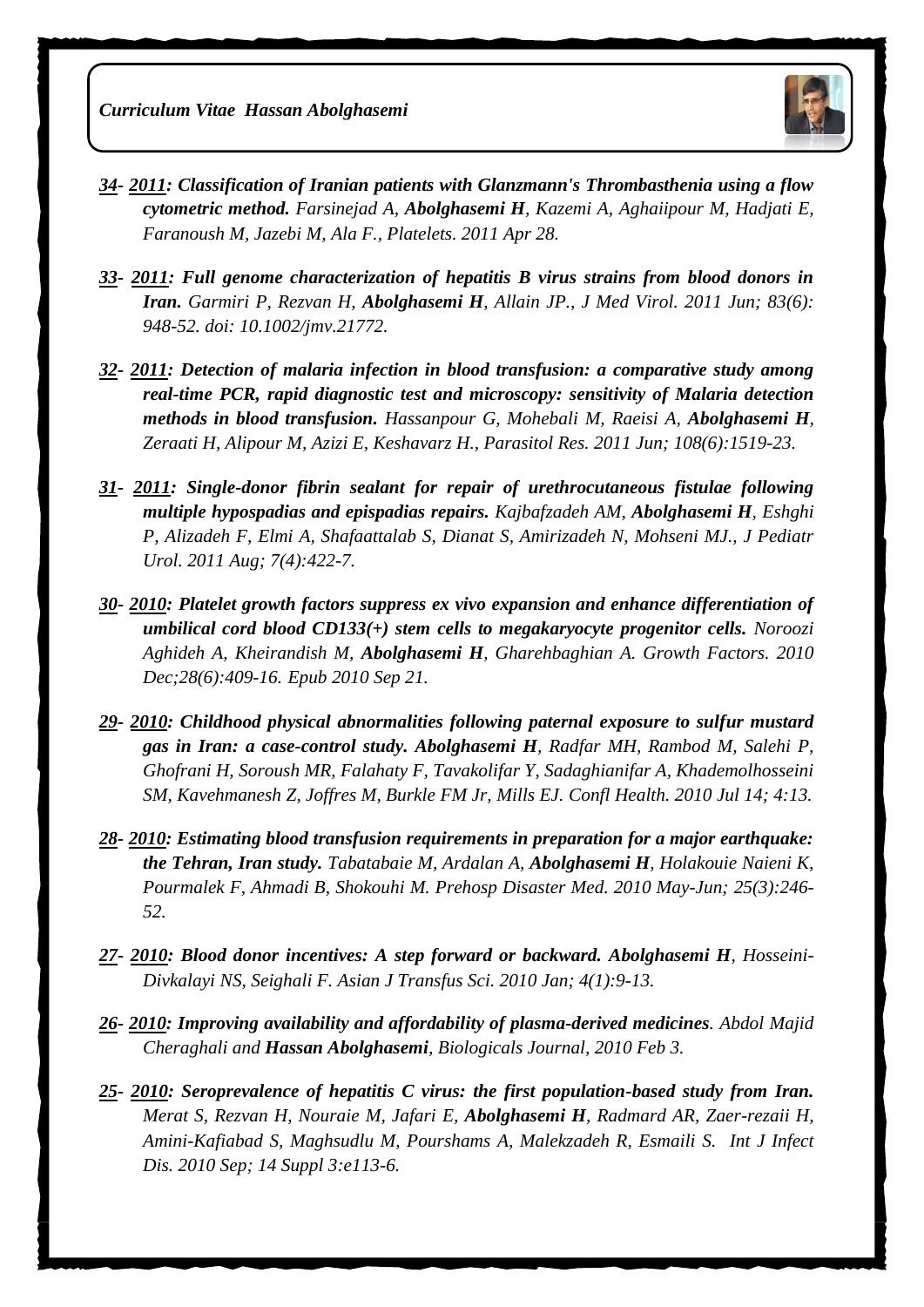

- *24- 2010: [Seroprevalence and risk factors of hepatitis A virus infection in Iran: a population](http://www.ncbi.nlm.nih.gov/pubmed/20187662)  [based study.](http://www.ncbi.nlm.nih.gov/pubmed/20187662) Merat S, Rezvan H, Nouraie M, Abolghasemi H, Jamali R, Amini- Kafiabad S, Maghsudlu M, Pourshams A, Malekzadeh R. Arch Iran Med. 2010; 13(2):99-104.*
- *23- 2010: [Improving availability and affordability of plasma-derived medicines.](http://www.ncbi.nlm.nih.gov/pubmed/20137973) Cheraghali AM, Abolghasemi H. Biologicals. 2010 Jan; 38(1):81-6. Review.*
- *22- 2009: Trends on prevalence of hepatitis B virus infection among Iranian blood donors, 1998-2007. [Kafi-abad SA,](http://www.ncbi.nlm.nih.gov/pubmed?term=%22Kafi-abad%20SA%22%5BAuthor%5D&itool=EntrezSystem2.PEntrez.Pubmed.Pubmed_ResultsPanel.Pubmed_RVAbstract) [Rezvan H,](http://www.ncbi.nlm.nih.gov/pubmed?term=%22Rezvan%20H%22%5BAuthor%5D&itool=EntrezSystem2.PEntrez.Pubmed.Pubmed_ResultsPanel.Pubmed_RVAbstract) [Abolghasemi H.](http://www.ncbi.nlm.nih.gov/pubmed?term=%22Abolghasemi%20H%22%5BAuthor%5D&itool=EntrezSystem2.PEntrez.Pubmed.Pubmed_ResultsPanel.Pubmed_RVAbstract) Transfus Med. 2009 Aug; 19(4):189-94.*
- *21- 2009: Introduction to Iranian Blood Transfusion Organization and Blood Safety in Iran. H Abolghasemi,* M Maghsudlu, S Amini Kafi-Abad, A Cheraghali; Iranian J Publ Health, Vol. 38, Suppl. 1, 2009, pp.82- 87, A supplementary Issue on:Iran's Achievements in Health, Three Decades after the Islamic Revolution.
- *20- 2009: Blood donation and donor recruitment in Iran from 1998 through 2007: ten years' experience. [Maghsudlu M](http://www.ncbi.nlm.nih.gov/pubmed?term=%22Maghsudlu%20M%22%5BAuthor%5D&itool=EntrezSystem2.PEntrez.Pubmed.Pubmed_ResultsPanel.Pubmed_RVAbstract), [Nasizadeh S](http://www.ncbi.nlm.nih.gov/pubmed?term=%22Nasizadeh%20S%22%5BAuthor%5D&itool=EntrezSystem2.PEntrez.Pubmed.Pubmed_ResultsPanel.Pubmed_RVAbstract), [Abolghasemi H,](http://www.ncbi.nlm.nih.gov/pubmed?term=%22Abolghasemi%20H%22%5BAuthor%5D&itool=EntrezSystem2.PEntrez.Pubmed.Pubmed_ResultsPanel.Pubmed_RVAbstract) [Ahmadyar S](http://www.ncbi.nlm.nih.gov/pubmed?term=%22Ahmadyar%20S%22%5BAuthor%5D&itool=EntrezSystem2.PEntrez.Pubmed.Pubmed_ResultsPanel.Pubmed_RVAbstract). Transfusion. 2009 Nov; 49(11):2346-51.*
- *19- 2009: [Prevalence and trends of human immunodeficiency virus, hepatitis B virus, and](http://www.ncbi.nlm.nih.gov/pubmed/19527477?itool=EntrezSystem2.PEntrez.Pubmed.Pubmed_ResultsPanel.Pubmed_RVDocSum&ordinalpos=4)  [hepatitis C virus among blood donors in Iran, 2004 through 2007.](http://www.ncbi.nlm.nih.gov/pubmed/19527477?itool=EntrezSystem2.PEntrez.Pubmed.Pubmed_ResultsPanel.Pubmed_RVDocSum&ordinalpos=4) Kafi-abad SA, Rezvan H, Abolghasemi H, Talebian A.Transfusion. 2009 Oct; 49(10):2214-20.*
- *18- 2009: [The prevalence of hepatitis B surface antigen and anti-hepatitis B core antibody in](http://www.ncbi.nlm.nih.gov/pubmed/19400598?itool=EntrezSystem2.PEntrez.Pubmed.Pubmed_ResultsPanel.Pubmed_RVDocSum&ordinalpos=5)  [Iran: a population-based study](http://www.ncbi.nlm.nih.gov/pubmed/19400598?itool=EntrezSystem2.PEntrez.Pubmed.Pubmed_ResultsPanel.Pubmed_RVDocSum&ordinalpos=5). Merat S, Rezvan H, Nouraie M, Jamali A, Assari S, Abolghasemi H, Radmard AR, Zaer-Rezaii H, Zeid-Abadi-Nejhad M, Hosseini MR, Amini-Kafiabad S, Maghsudlu M, Pourshams A, Malekzadeh R. Arch Iran Med. 2009 May;12(3):225-31.*
- *17- 2009: [Plasma fractionation, a useful means to improve national transfusion system and](http://www.ncbi.nlm.nih.gov/pubmed/19347989?itool=EntrezSystem2.PEntrez.Pubmed.Pubmed_ResultsPanel.Pubmed_RVDocSum&ordinalpos=6)  [blood safety: Iran experience.](http://www.ncbi.nlm.nih.gov/pubmed/19347989?itool=EntrezSystem2.PEntrez.Pubmed.Pubmed_ResultsPanel.Pubmed_RVDocSum&ordinalpos=6) Cheraghali AM, Abolghasemi H. Haemophilia. 2009 Mar; 15(2):487-93.*
- *16- 2008: [Revisiting blood transfusion preparedness: experience from the Bam earthquake](http://www.ncbi.nlm.nih.gov/pubmed/19189607?itool=EntrezSystem2.PEntrez.Pubmed.Pubmed_ResultsPanel.Pubmed_RVDocSum&ordinalpos=7)  [response.](http://www.ncbi.nlm.nih.gov/pubmed/19189607?itool=EntrezSystem2.PEntrez.Pubmed.Pubmed_ResultsPanel.Pubmed_RVDocSum&ordinalpos=7) Abolghasemi H, Radfar MH, Tabatabaee M, Hosseini-Divkolayee NS, Burkle FM Jr. Prehosp Disaster Med. 2008 Sep-Oct; 23(5):391-4.*
- *15- 2008: [Status of blood transfusion services in Iran.](http://www.ncbi.nlm.nih.gov/pubmed/20041072?itool=EntrezSystem2.PEntrez.Pubmed.Pubmed_ResultsPanel.Pubmed_RVDocSum&ordinalpos=10) Gharehbaghian A, Abolghasemi H, Namini MT. Asian J Transfus Sci. 2008 Jan; 2(1):13-7.*
- *14- 2008: Persistent alanine aminotransferase elevation among the general Iranian population: Prevalence and causes. World J Gastroenterol. 2008 May 14; 14(18):2867- 71. PMID: 18473412 [PubMed - in process]*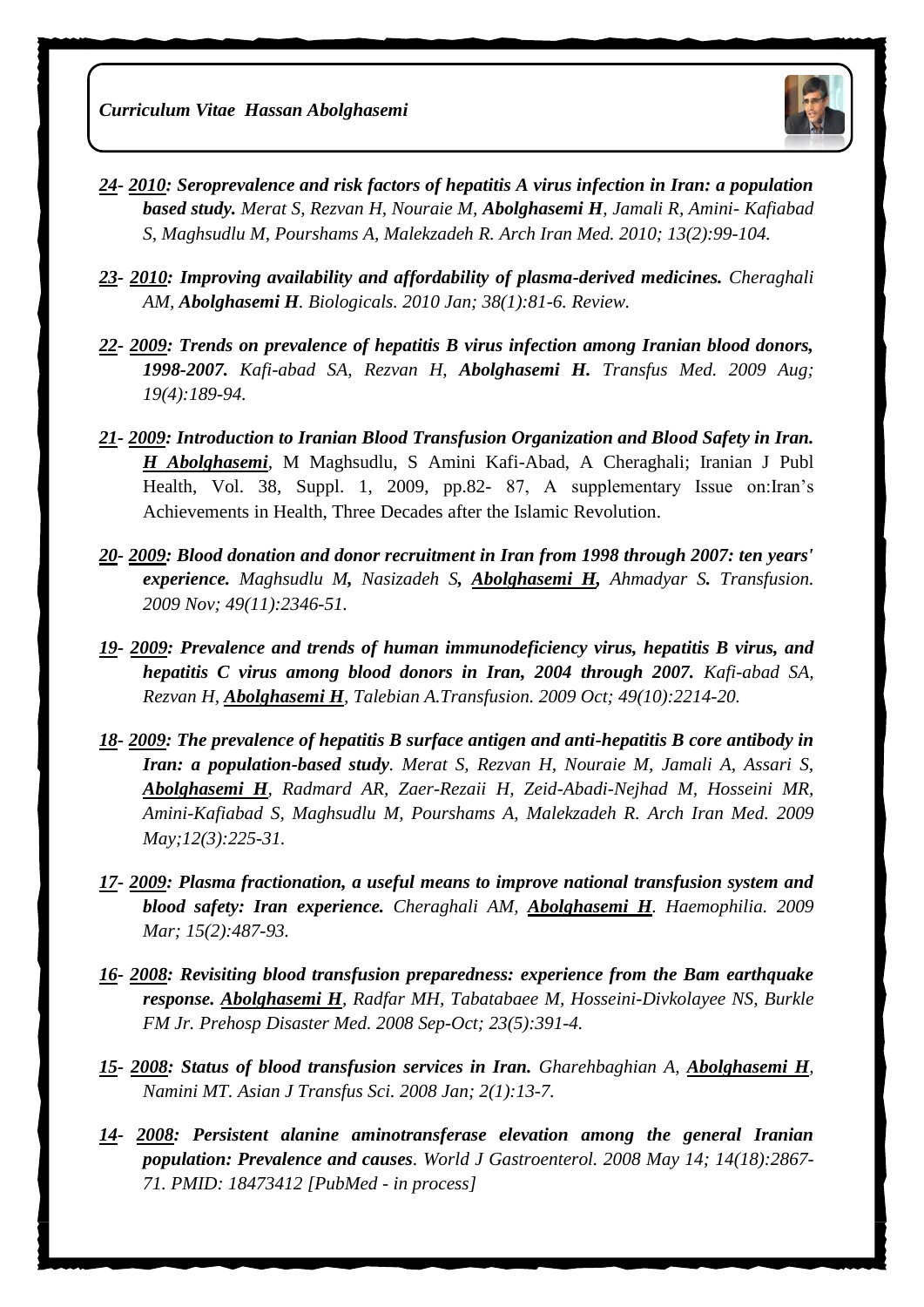

- *13- 2007: [Seroepidemiologic study of hepatitis B virus, hepatitis C virus, human](http://www.ncbi.nlm.nih.gov/pubmed/19093512?itool=EntrezSystem2.PEntrez.Pubmed.Pubmed_ResultsPanel.Pubmed_RVDocSum&ordinalpos=8)  [immunodeficiency virus and syphilis infections in Iranian blood donors.](http://www.ncbi.nlm.nih.gov/pubmed/19093512?itool=EntrezSystem2.PEntrez.Pubmed.Pubmed_ResultsPanel.Pubmed_RVDocSum&ordinalpos=8) Khedmat H, Fallahian F, Abolghasemi H, Alavian SM, Hajibeigi B, Miri SM, Jafari AM. Pak J Biol Sci. 2007 Dec 15; 10(24):4461-6.*
- *12- 2007: Thalassemia in Iran: epidemiology, prevention, and management. Abolghasemi H, Amid A, Zeinali S, Radfar MH, Eshghi P, Rahiminejad MS, Ehsani MA, Najmabadi H, Akbari MT, Afrasiabi A, Akhavan-Niaki H, Hoorfar H. J Pediatr Hematol Oncol. 2007 Apr; 29(4):233-8.*
- *11- 2007: Serum gamma-glutamyltransferase, alanine aminotransferase, and aspartate aminotransferase activity in Iranian healthy blood donor men; Khedmat H, Fallahian F, Abolghasemi H, Hajibeigi B, Attarchi Z, Alaeddini F, Holisaz MT, Pourali M, Sharifi S, Zarei N. World J Gastroenterol. 2007 Feb 14; 13(6):889-94*
- *10- 2007: Transfusion-transmitted infections among multitransfused patients in Iran: a review. [Rezvan H,](http://www.ncbi.nlm.nih.gov/pubmed?term=Rezvan%20H%5BAuthor%5D&cauthor=true&cauthor_uid=18067646) [Abolghassemi H](http://www.ncbi.nlm.nih.gov/pubmed?term=Abolghassemi%20H%5BAuthor%5D&cauthor=true&cauthor_uid=18067646), [Kafiabad SA.](http://www.ncbi.nlm.nih.gov/pubmed?term=Kafiabad%20SA%5BAuthor%5D&cauthor=true&cauthor_uid=18067646) [Transfus Med.](http://www.ncbi.nlm.nih.gov/pubmed/?term=Transfusion-transmitted+infections+among+multitransfused+patients+in+Iran%3A+a+review) 2007 Dec; 17(6):425- 33.*
- *9- 2007: [Efficacy of topical ophthalmic prophylaxis in prevention of ophthalmia](http://www.ncbi.nlm.nih.gov/pubmed/17326893)  [neonatorum.](http://www.ncbi.nlm.nih.gov/pubmed/17326893) Matinzadeh ZK, Beiragdar F, Kavemanesh Z, Abolgasemi H, Amirsalari S. Trop Doct. 2007 Jan; 37(1):47-9.*
- *8- 2006: [Pediatric trauma at tertiary-level hospitals in the aftermath of the Bam, Iran](http://www.ncbi.nlm.nih.gov/pubmed/17297904)  [Earthquake.](http://www.ncbi.nlm.nih.gov/pubmed/17297904) Sabzehchian M, Abolghasemi H, Radfar MH, Jonaidi-Jafari N, Ghasemzadeh H, Burkle FM Jr. Prehosp Disaster Med. 2006 Sep-Oct; 21(5):336-9.*
- *7- 2006: [International medical response to a natural disaster: lessons learned from the Bam](http://www.ncbi.nlm.nih.gov/pubmed/16892878)  [earthquake experience.](http://www.ncbi.nlm.nih.gov/pubmed/16892878) Abolghasemi H, Radfar MH, Khatami M, Nia MS, Amid A, Briggs SM. Prehosp Disaster Med. 2006 May-Jun; 21(3):141-7.*
- *6- 2005: [Iranian military forces in the Bam earthquake.](http://www.ncbi.nlm.nih.gov/pubmed/16435759) Abolghasemi H, Poorheidari G, Mehrabi A, Foroutan G; Mil Med. 2005 Oct; 170(10):859-61.*
- *5- 2005: [The IVS-II-1 \(G-->a\) beta0-thalassemia mutation in cis with HbA2-Troodos](http://www.ncbi.nlm.nih.gov/pubmed/16370491)  [\[delta116\(G18\)Arg-->Cys \(CGC-->TGC\)\] causes a complex prenatal diagnosis in an](http://www.ncbi.nlm.nih.gov/pubmed/16370491)  [Iranian family.](http://www.ncbi.nlm.nih.gov/pubmed/16370491) Eram SM, Azimifar B, Abolghasemi H, Foulady P, Lotfi V, Masrouri M, Hosseini M, Abdolhosseini A, Zeinali S. Hemoglobin. 2005; 29(4): 289-92.*
- *4- 2005: [Clinical quiz.](http://www.ncbi.nlm.nih.gov/pubmed/15711419) Abolghasemi H, Kavehmanesh Z, Matinzadeh ZK, Amid A, Ahmadi M. J Pediatr Gastroenterol Nutr. 2005 Feb; 40(2):229, 243. No abstract available.*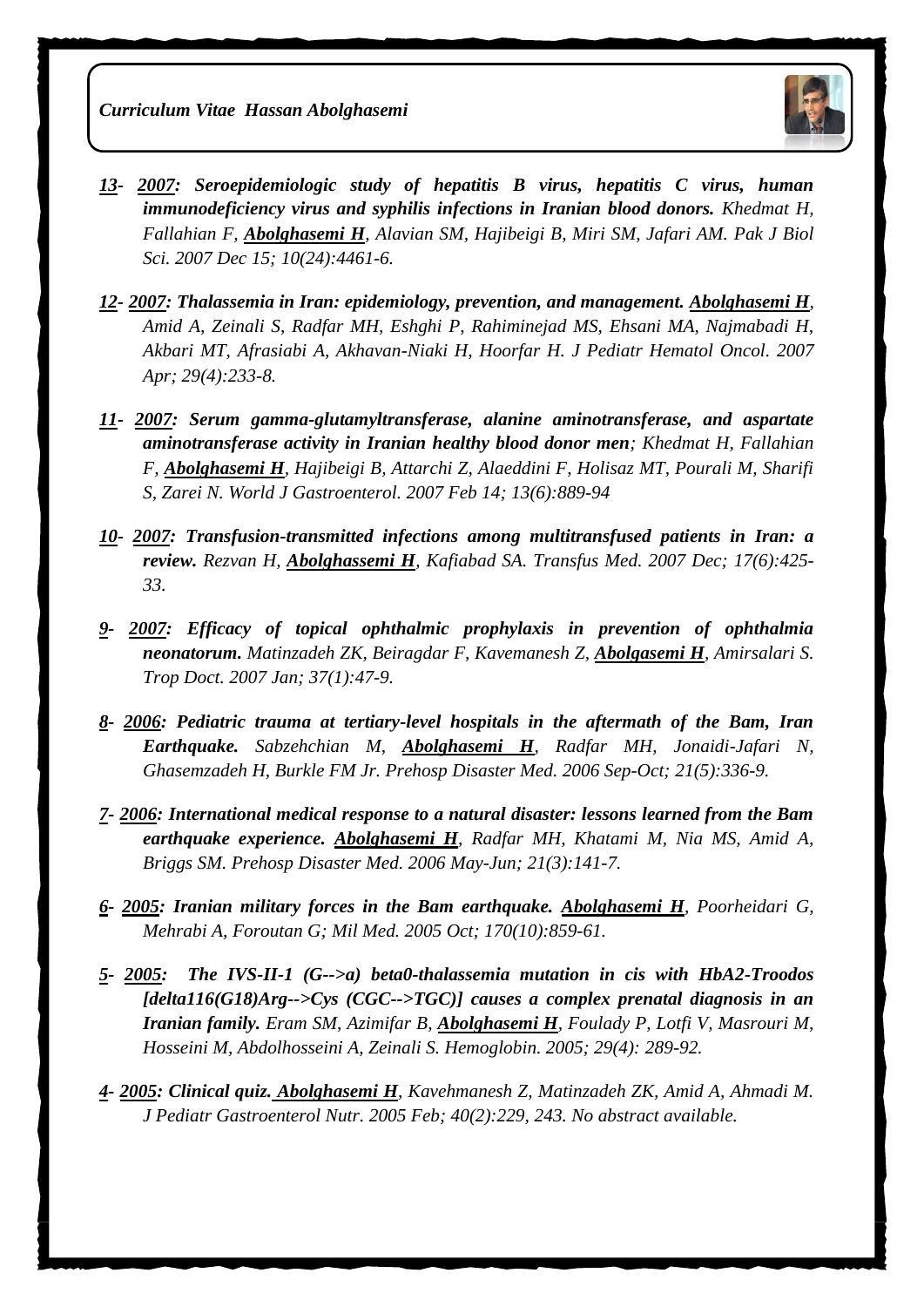

- *3- 2004: [Factor XIII deficiency in south-east Iran.](http://www.ncbi.nlm.nih.gov/pubmed/15357772) Eshghi P, Abolghasemi H, Sanei-Moghaddam E, Anwar R, Jazebi M, Amid A, Ala FA. Haemophilia. 2004 Sep; 10(5):470- 2. No abstract available.*
- *2- 2004: [Maternal Ramadan fasting and neonatal health.](http://www.ncbi.nlm.nih.gov/pubmed/15343350) Kavehmanesh Z, Abolghasemi H. J Perinatol. 2004 Dec;24(12):748-50.*
- *1- 2004: An update on the prevalence of glucose-6-phosphate dehydrogenase deficiency and neonatal jaundice in Tehran neonates. Clin Biochem. 2004 Mar; 37(3):241-4.*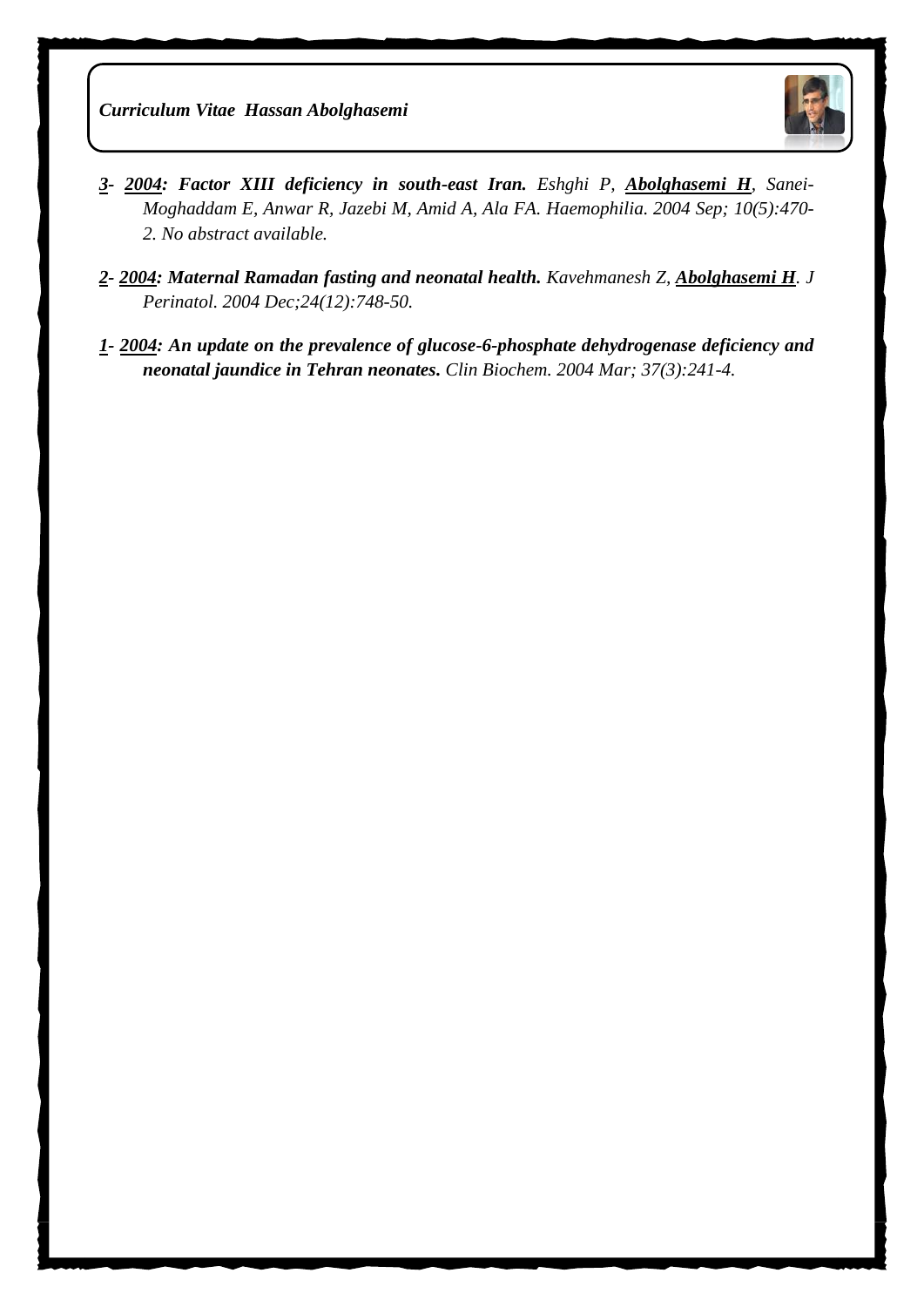

#### $>$  PERSIAN ARTICLES

- *33- 2013: Comparison of Human Leukocyte Antigen Frequency in Iranian unrelated Stem cell donors during 2011-2012 (Text in Persian) M. Shaiegan, H. Abolghasemi, F. Yar , M. Paridar, M. Maghsudlu, S. Amini Kafiabad, Sh. Kashan , A. Heydari, A. Gharehbaghian; The Scientific Journal of Iranian Blood Transfusion Organization; 2013 10(3); P: 267-281.*
- *32- 2013: Evaluation of non-reporter adenovirus vector transfection and its titration by molecular methods: a practical guide (Text in Persian); K. Atarodi, AA. Pourfatholah, H. Abolghasemi, N. Amirizadeh, M. Habibi Roudkenar, Gh. Khamisipour; The Scientific Journal of Iranian Blood Transfusion Organization; 2013; 9(4); P: 380-390.*
- *31- 2012: HCV and HIV incidence in first-time blood donors in Tehran(Text in Persian); HR, Sabir, SM Myrrzayy, B. Haji Beigi, A. Abbasi, E. Salek Moghadam, S. Alavian, H. Abolghasemi,, H. Mehrabadi; The Scientific Journal of Iranian Blood Transfusion Organization; 2012; 9(3); P: 380.*
- *30- 2011: Expansion of CD34+ umbilical cord blood in 3 dimentional culture media on mesenchymal stem cell coated scaffold (Text in Persian); The Scientific Journal of Iranian Blood Transfusion Organization; R. Ranjbaran, H. Abolghasemi, N. Nasiri, A. Oodi , M. Nikougoftar , N. Amirizadeh ;2011; 9(3); P: 177-185.*
- *29- 2010: Analysis of levels of natural anticoagulant proteins and activated protein C resistance in venous thromboembolism patients referred to Iranian Blood Transfusion Organization, Tehran (Text in Persian); M. Ahmadinejad, A. Rajabi , D. Bashash, S. Zolfaghari Anaraki , K. Atarodi , M.R. Tabatabaee, S.L. Seyed Mortaz, S. Ran Balouch, S. Amin Kafiabad, H. Abolghasemi; The Scientific Journal of Iranian Blood Transfusion Organization; 2010; 8(1); Page 1*
- *28- 2009: Therapeutic effect of combined deferoxamine and deferiprone with deferoxamine alone in patients with major (Text in Persian); H. Karami, M. Kvsryan, H. Abolghasemi, Fariba Rashidi able, K. V. Shah, Mojdeh Dbyryan, H. Karami,*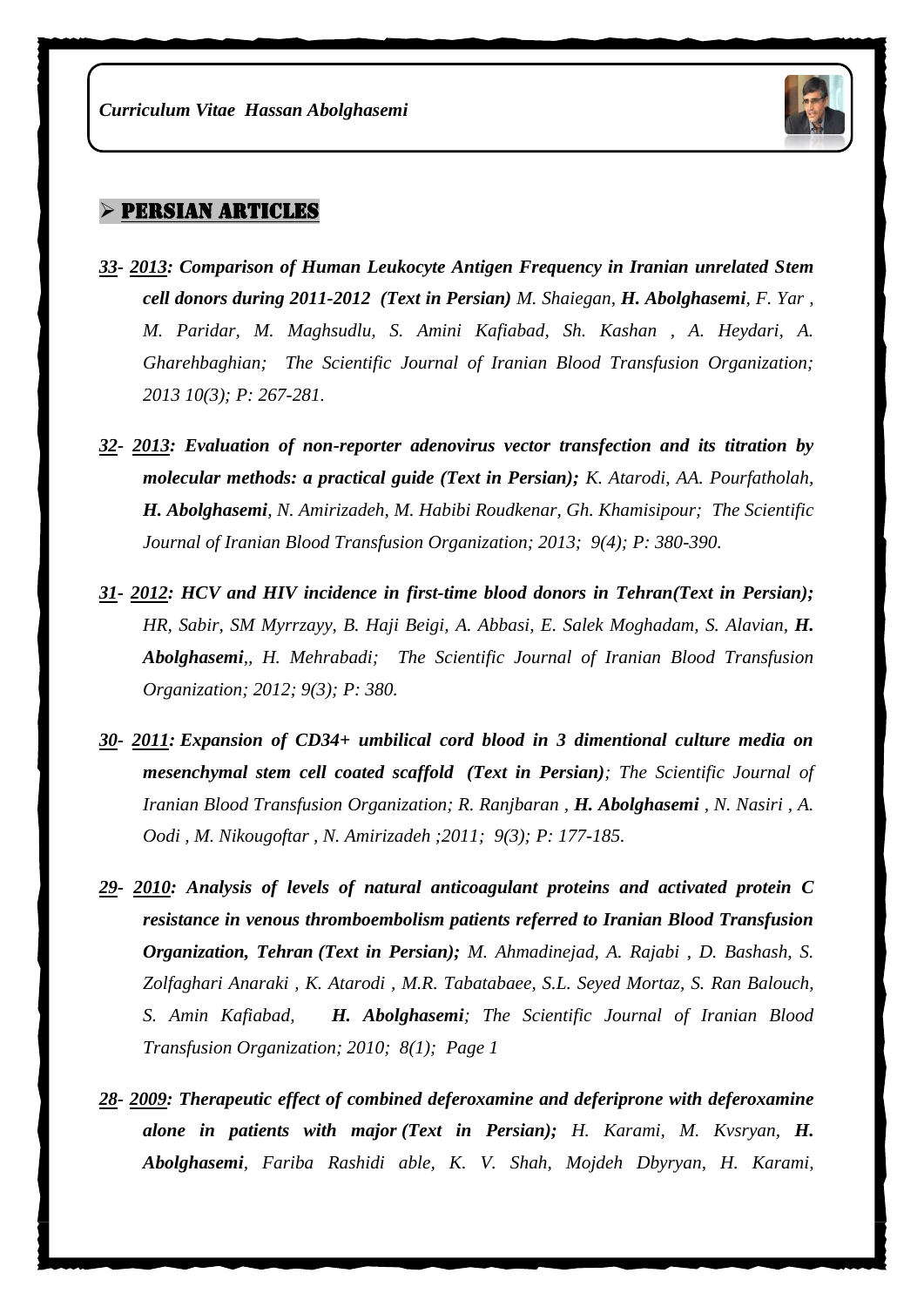

*Mohammad Reza Mahdavi, E. Yousefi, R. Alizadeh conformity, A. astrology, S. Shah Mohammadi; The Scientific Journal of Iranian Blood Transfusion Organization; 2009; 7(3); Page 27.*

- *27- 2009: 3D culture of umblical cord blood-drived CD34+ cells on a DBM scaffold coated by cord blood–derived unrestricted somatic stem cells (USSC) (Text in Persian); N Vazifeh Shiran, M. Soleimani, Y. Mortazavi, S. Kaviani, H. Aboulghasemi, Mahin Nikougoftar; Journal of Medical Science:Pathobioligy; 2009; 13(3); P: 63-81*
- *26- 2008: Study of in vitro properties of fibrin sealant prepared from single donor plasma (Text in Persian) P. Eshghi , H. Abolghasemi , M. Amani , A. Jabari , R. Ranjbaran , M.H. Mohammadi, M. Habibi Roudkenar, A. Ali Balazadeh; The Scientific Journal of Iranian Blood Transfusion Organization; 2008; 6(3); Page 181.*
- *25- 2008: Comparison of Cytokine Growth Factors in Platelet Supernatant, Platelet Lysate and Activated Platelet-rich Plasma for Therapeutic Applications (Text in Persian) A Noroozi Aghideh , M Kheirandish , H Abolghasemi, A Gharehbaghian; Journal of Army University of Medical Sciences of the I.R.Iran; 2008; 7(3); Page 149.*
- *24- 2008: Leukoreduction in packed cells filtered by home-made (Text in Persian); H Abolghasemi, M Aghaiipour, M Nikougoftar, N Amirizadeh, M.T Mohammadi, S Rahmani, F Atashrazm, S Hadjati, P Zarei; The Scientific Journal of Iranian Blood Transfusion Organization; 2008; 6(1); Page 13.*
- *23- 2007: Molecular diagnosis of B cell Non-Hodgkin Lymphoma by evaluation of immunoglobulin heavy chain gene rearrangement (Text in Persian); A Yosefian, B Poopak, H Abolghasemi, A. Zrkyvan, M*. *Farhadi Langroodi, A. Sadeghi Pour, M. Jyhvnyan, M. Jvadpvrkhyat, smiling Zare, K. Farahani, M. Slahmnd ; The Scientific Journal of Iranian Blood Transfusion Organization; 2007; 5(3); Page 157.*
- *22- 2006: Malignant B cell lymphomas vs benign lymphoproliferations and the role of immunoglobulin heavy chain gene rearrangement analysis (Text in Persian); B. Poopak , Z. Latifzadeh, H. Abolghasemi, A. Yousefian, G. Khosravipoor, K. Farahani,*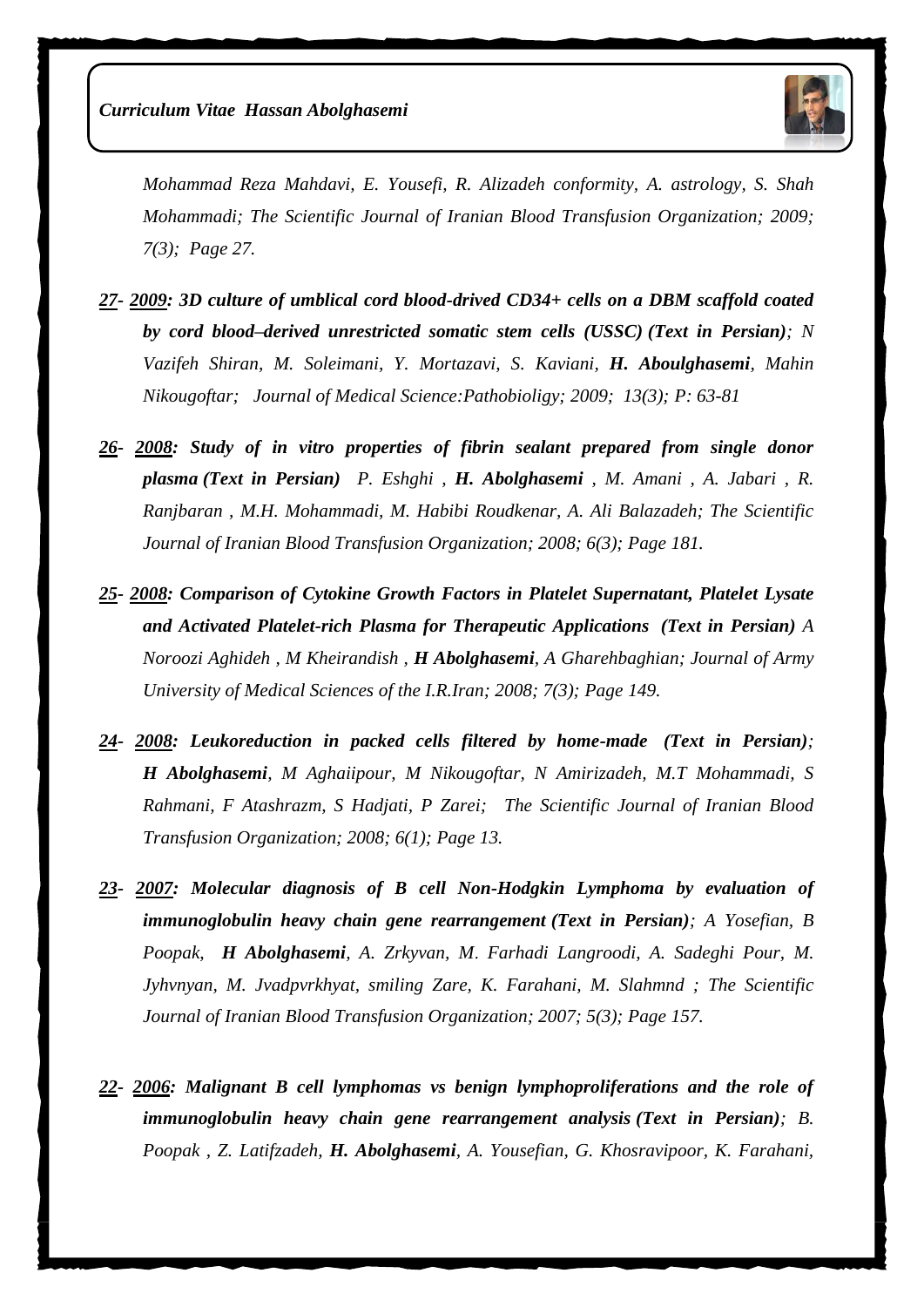

*M. Jahangirpour; The Scientific Journal of Iranian Blood Transfusion Organization; 2006; 4(4); Page 285.*

- *21- 2006: Evaluation of efficacy and side effects of Filgrastim versus PD-Grastim in prevention of neutropenia in patients with Neuroblastoma under treatment with OPEC chemotherapy protocol: A comparative study (Text in Persian); MA Ehsani, M. Encampment, P. Health, E. Shahgholi, K Sotoudeh, S. Hatami, H. Ajami, H. Abolghasemi; Iranian Journal of Pediatrics; 2006; 57; Page 319-324*
- *20- 2006: Effect of stimulus intensity rates on waves I and V of brainstem auditory evoked potential (BAEP) in different age groups and sex (Text in Persian);; Mohammad Fallah Nafti, H. Abolghasemi, A. Gharabaghi, P. Mohammadi Tabari, M. Mahmoodian Shoushtari; Pejouhandeh Journal Research Journal; 2006; 11(3); Page 179-181*
- *19- 2006: The efficacy of horse collagen(Antema) in hemostasis of bleeding due to dental procedures, pilonidal sinus surgery, hemorrhoidectomy and laminectomy (Text in Persian); Mohebbi H.A , H Abolghasemi, Towliat Kashani S.M , Fanaii S.A and Kabir A; The Scientific Journal of Iranian Blood Transfusion Organization; 2006; 3(3); Page 243-251.*
- *18- 2005: Evaluation and cost-effectiveness analysis of prevention program of major Thalassemia in Sistan-Balouchestan and Fars provinces (1377-1381) (Text in Persian); Abolghasemi H, Eshghi P, Rahiminejhad S, Hatami; HAKIM RESEARCH JOURNAL 2006; 4(8): 8-14.*
- *17- 2005: Causes and outcomes of neonatal respiratory distress syndromes in NICU of Baqiyatallah Hospital (Text in Persian); Z. Khalili Matinzadeh, Abolghasemi H, S. Amirsalari, M. Torkaman, Z. Kavehmanesh, A. Shahabi Aghdam; Kowsar Medical Journal 2005;2(10): 143-148.*
- *16- 2004: Assistance-medical operations of medical department of Sepah in Bam earthquake (Text in Persian); [Abolghasemi H](http://www.militarymedj.ir/search.php?slc_lang=en&sid=1&auth=Abolghasemi+H.), [Foroutan GH,](http://www.militarymedj.ir/search.php?slc_lang=en&sid=1&auth=Foroutan+GH.) [Radfar M.H,](http://www.militarymedj.ir/search.php?slc_lang=en&sid=1&auth=Radfar+M.+H.) [Amid A;](http://www.militarymedj.ir/search.php?slc_lang=en&sid=1&auth=Amid+A.) JOURNAL OF MILITARY MEDICINE 2004;4(5): 253-258*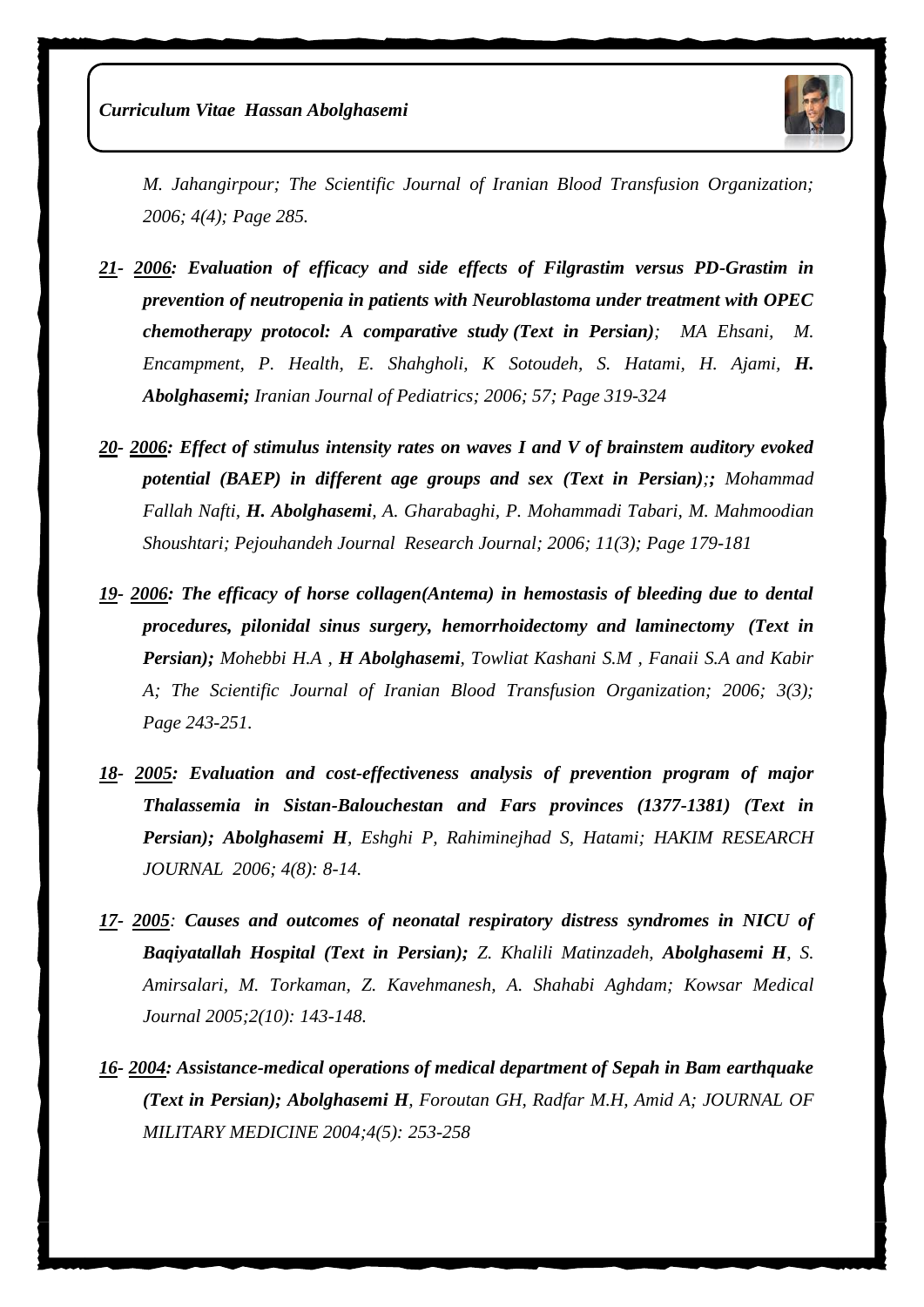

- *15- 2003: Prevalence of factor XIII deficiency and abnormal clot solubility test in Sistan and Baluchestan province, Iran (Text in Persian); P. Eshghei, Abolghasemi H, E. Sanei-Moghaddam, M. Catchy, A. Amid; Hakim Research Journal 2004;4(6): 29-34*
- *14- 2003: G6PD deficiency and its contribution to neonatal Jaundice: An epidemiologic survey in 2000 newborns (Text in Persian); [Abolghasemi, H](http://www.cabdirect.org/search.html?q=au%3A%22Abolghasemi%2C+H.%22), [Mehrani, H. A,](http://www.cabdirect.org/search.html?q=au%3A%22Mehrani%2C+H.+A.%22) [Hosseini,](http://www.cabdirect.org/search.html?q=au%3A%22Hosseini%2C+S.+M.%22)  [S. M.,](http://www.cabdirect.org/search.html?q=au%3A%22Hosseini%2C+S.+M.%22) [Badri, T,](http://www.cabdirect.org/search.html?q=au%3A%22Badri%2C+T.%22) [Kavehmanesh, Z.;](http://www.cabdirect.org/search.html?q=au%3A%22Kavehmanesh%2C+Z.%22) [Al-Hosseini, S. M. K; J](http://www.cabdirect.org/search.html?q=au%3A%22Al-Hosseini%2C+S.+M.+K.%22)ournal of Medical Council of Islamic Republic of Iran 2003;2(21): 93-100*
- *13- 2003: Autologous transfusion in cardiac surgery (Text in Persian); Radmehr H, Meirchani S.M, Sanat karfar M, Soltani Nia H, Emami S.A, Ghorbandahi pour E, [Abolghasemi, H](http://www.cabdirect.org/search.html?q=au%3A%22Abolghasemi%2C+H.%22), Taghavi M, Momani F; THE JOURNAL OF TEHRAN FACULTY OF MEDICINE 2003;6(61): 490-498*
- *12- 2003: Severe acute respiratory syndrome (SARS) (Text in Persian); [Ghanei M,](http://www.militarymedj.ir/search.php?slc_lang=en&sid=1&auth=Ghanei+M.) [Karami A,](http://www.militarymedj.ir/search.php?slc_lang=en&sid=1&auth=Karami+A.) [Hosseinidost S. R,](http://www.militarymedj.ir/search.php?slc_lang=en&sid=1&auth=Hosseinidost+S.+R.) [Abolghasemi H](http://www.militarymedj.ir/search.php?slc_lang=en&sid=1&auth=Abolghasemi+H.), [Hosseini S. M. J;](http://www.militarymedj.ir/search.php?slc_lang=en&sid=1&auth=Hosseini+S.+M.+J.) Journal of Military Medicine 2003;4(4): 265-272.*
- *11- 2003: A study of preoperative autologous blood donations in Tehran Blood Transfusion Center (Text in Persian); [Abolghasemi H](http://www.militarymedj.ir/search.php?slc_lang=en&sid=1&auth=Abolghasemi+H.), [Teimoori H,](http://www.militarymedj.ir/search.php?slc_lang=en&sid=1&auth=Teimoori+H.) [Abolghasemi F;](http://www.militarymedj.ir/search.php?slc_lang=en&sid=1&auth=Abolghasemi+F.) Journal of Military Medicine 2003; 4(4): 237-242.*
- *10- 2002: Hygienic & Therapeutic aspects of juncture managing in supervenient event (Text in Persian); s; [Abolghasemi H](http://www.militarymedj.ir/search.php?slc_lang=en&sid=1&auth=Abolghasemi+H.), Navedi A.A, [Mohebi H.A;](http://www.militarymedj.ir/search.php?slc_lang=en&sid=1&auth=Abolghasemi+F.) Journal of Military Medicine 2002;2(4): 93-97.*
- *9- 2002: Reviewing of the experiences of Sepah Pasdaran during the war (Operation of Valfajr 10) (Text in Persian); Haj Ahadi T, [Navidi A.A,](http://militarymedj.ir/search.php?slc_lang=en&sid=1&auth=Navidi+A.+A.) [Abolghasemi H](http://militarymedj.ir/search.php?slc_lang=en&sid=1&auth=Abolghasemi+H.), Mohebi H.;, Journal of Military Medicine 2002;2(4): 75-80*
- *8- 2002: Pharmaceutical and medical experiences of Sepah in Valfajr 4 operation (Text in Persian); [Navidi A. A,](http://militarymedj.ir/search.php?slc_lang=en&sid=1&auth=Navidi+A.+A.) [Ghanjal A,](http://militarymedj.ir/search.php?slc_lang=en&sid=1&auth=Ghanjal+A.) [Sadri A,](http://militarymedj.ir/search.php?slc_lang=en&sid=1&auth=Sadri+A.) [Abolghasemi H](http://militarymedj.ir/search.php?slc_lang=en&sid=1&auth=Abolghasemi+H.); Journal of Military Medicine; 2002;3(4): 151-156*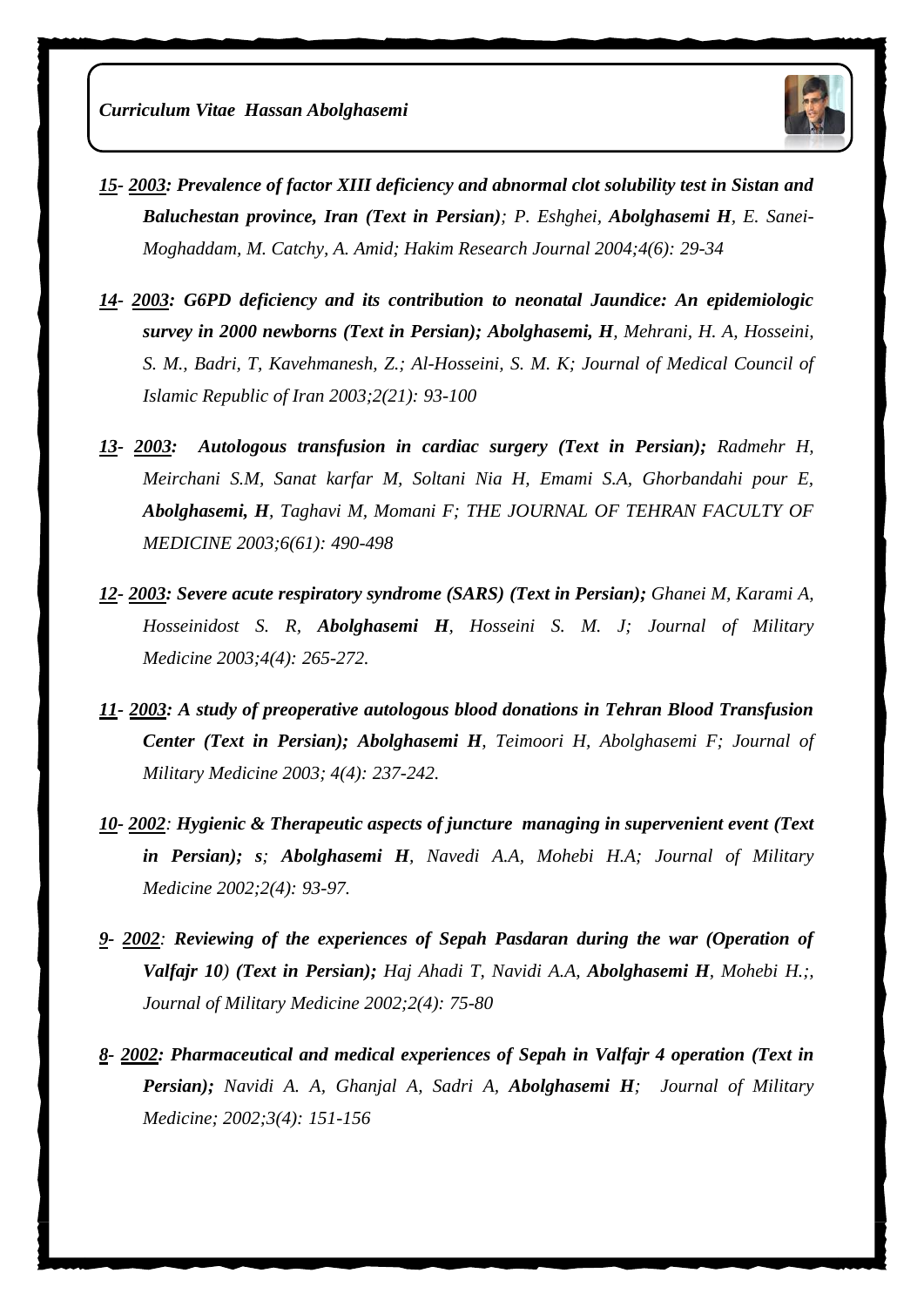

- *7- 2002: Studying and introducing the suspicious cases of hemorrhagic fever of Crime Congo in the military system in 1378-1380 (1999-2001) (Text in Persian); Mehrabi Tavana A, Mazaheri V, [Abolghasemi H](http://militarymedj.ir/search.php?slc_lang=en&sid=1&auth=Abolghasemi+H.); Journal of Military Medicine 2002; 1(4): 1-5*
- *6- 2002: Survey of the reasons for the deferral of blood donors in Tehran Blood Transfusion Center (Text in Persian); Abolghasemi H, chercha M, Hosseni S.[M; H](http://militarymedj.ir/search.php?slc_lang=en&sid=1&auth=Abolghasemi+H.)AKIM RESEARCH JOURNAL 2002;2(5): 119-125*
- *5- 2002 : The use of safest blood (Preoperative blood donation) in 100 surgery patients (Text in Persian); [Abolghasemi H,](http://militarymedj.ir/search.php?slc_lang=en&sid=1&auth=Abolghasemi+H.) Tabrezi H; Journal of Educational Research (SHAKIBA) 2002; 2(2): 42-46.*
- *4- 2001: Isolated Military Hospital Care (Text in Persian); Abolghasemi H; Journal of Military Medicine; 2001; 10(3): 227-231.*
- *3- 2001: Hemorrhagic fever of Crime Congo (Text in Persian); Abolghasemi H, A. Mehrabitavana; Journal of Military Medicine 2001; 3(3): 179-182.*
- *2- 2001: Surgical care in the isolated military hospital (Text in Persian); Abolghasemi H, H. Pakzad; Journal of Military Medicine; 2002; 4(3): 227-231.*
- *1- 2000: Serum Folate, red cell Folate and serum vitamin B12 levels in Thalassemia minor: A case control study (Text in Persian); Abolghasemi H; Kowsar Medical Journal 2000; 2(5): 91-95*